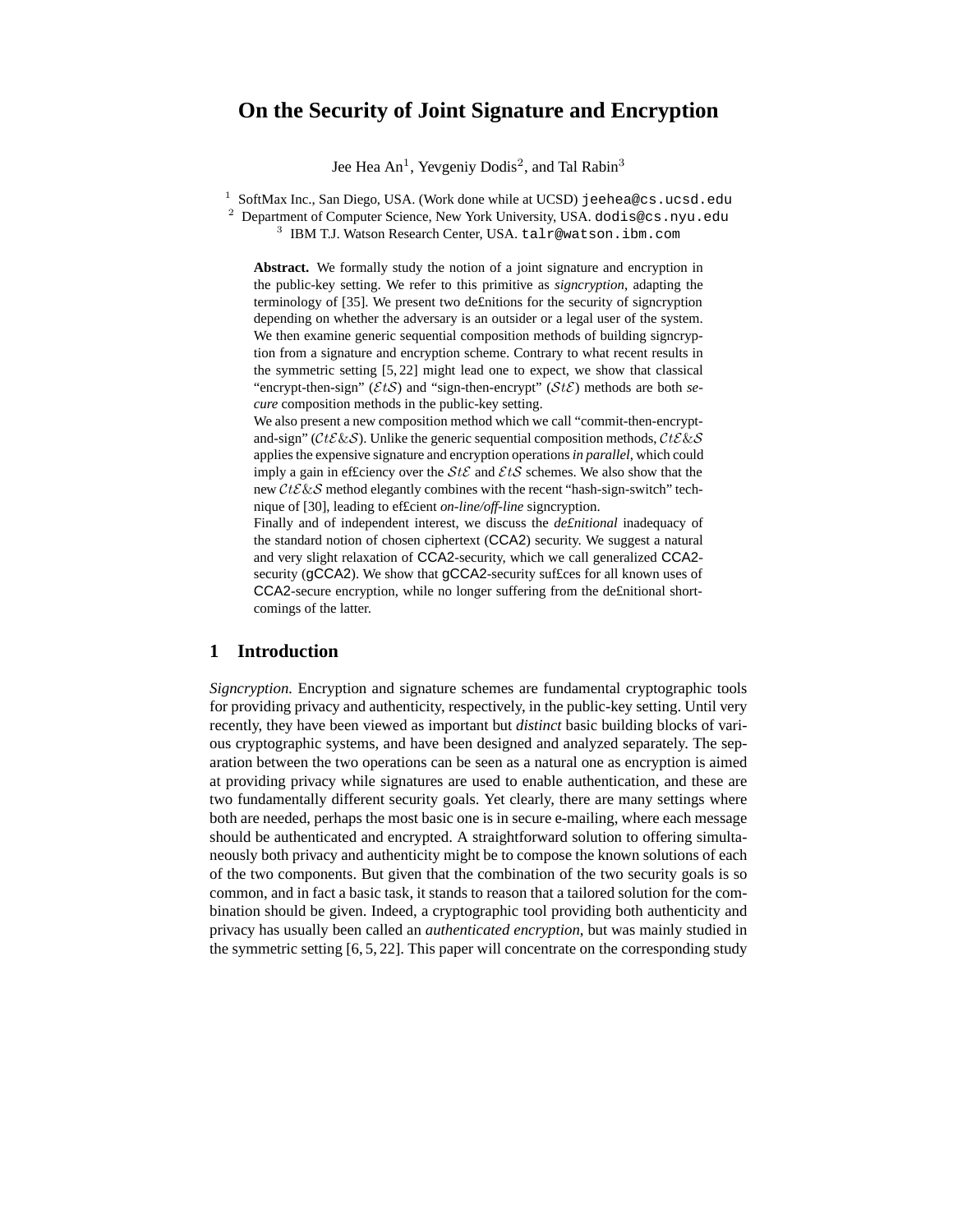in the public key setting, and will use the term *signcryption* to refer to a "joint signature and encryption". We remark that this term was originally introduced and studied by Zheng in [35] with the primary goal of reaching greater ef£ciency than when carrying out the signature and encryption operations separately. As we will argue shortly, ef£ciency is only one (albeit important) concern when designing a secure joint signature and encryption. Therefore, we will use the term "signcryption" for *any* scheme achieving both privacy and authenticity in the public key setting, irrespective of its performance, as long as it satis£es a formal de£nition of security we develop in this paper. Indeed, despite presenting some security arguments, most of the initial work on signcryption [35, 36, 26, 19] lacked formal de£nitions and analysis. This paper will provide such a formal treatment, as well as give new general constructions of signcryption.

*Signcryption as a primitive?* Before devoting time to the de£nition and design of (additional) signcryption schemes one must ask if there is a need for de£ning signcryption as a separate primitive. Indeed, maybe one should forgo this notion and always use a simple composition of a signature and encryption? Though we show in the following that these compositions, in many instances, yield the desired properties, we still claim that a separate notion of signcryption is extremely useful. This is due to several reasons. First, under certain de£nitions of security (i.e., so called CCA2-security as explained in Section 8), the straightforward composition of a secure signature and encryption does *not* necessarily yield a secure signcryption. Second, as we show in Section 3, there are quite subtle issues with respect to signcryption — especially in the public-key setting — which need to be captured in a formal de£nition. Third, there are other interesting constructions for signcryption which do not follow the paradigm of sequentially composing signatures and encryption. Fourth, designing tailored solutions might yield ef£ciency (which was the original motivation of Zheng [35]). Finally, the usage of signcryption as a primitive might conceptually simplify the design of complex protocols which require both privacy and authenticity.

Summarizing the above discussion, we believe that the study of signcryption *as a primitive* is important and can lead to very useful, general as well as specific, paradigms for achieving privacy and authenticity at the same time.

*Our Results.* This paper provides a formal treatment of signcryption and analyzes several general constructions for this primitive. In particular, we note that the problem of de£ning signcryption in the public key setting is more involved than the corresponding task in the symmetric setting studied by [5, 22], due to the asymmetric nature of the former. For example, full-¤edged signcryption needs to be de£ned in the *multi-user*setting, where some issues with user's identities need to be addressed. In contrast, authenticated encryption in the symmetric setting can be fully de£ned in a simpler *two-user* setting. Luckily, we show that it suf£ces to design and analyze signcryption schemes in the two-user setting as well, by giving a generic transformation to the multi-user setting.

We give two de£nitions for security of signcryption depending on whether the adversary is an outsider or a legal user of the network (i.e., either the sender or the receiver). In both of these settings, we show that the common "encrypt-then-sign" ( $E$ t $S$ ) and "sign-then-encrypt"  $(St\mathcal{E})$  methods in fact yield a *secure* signcryption, provided an *appropriate* de£nition of security is used. Moreover, when the adversary is an outsider, these composition methods can actually provide *stronger* privacy or authenticity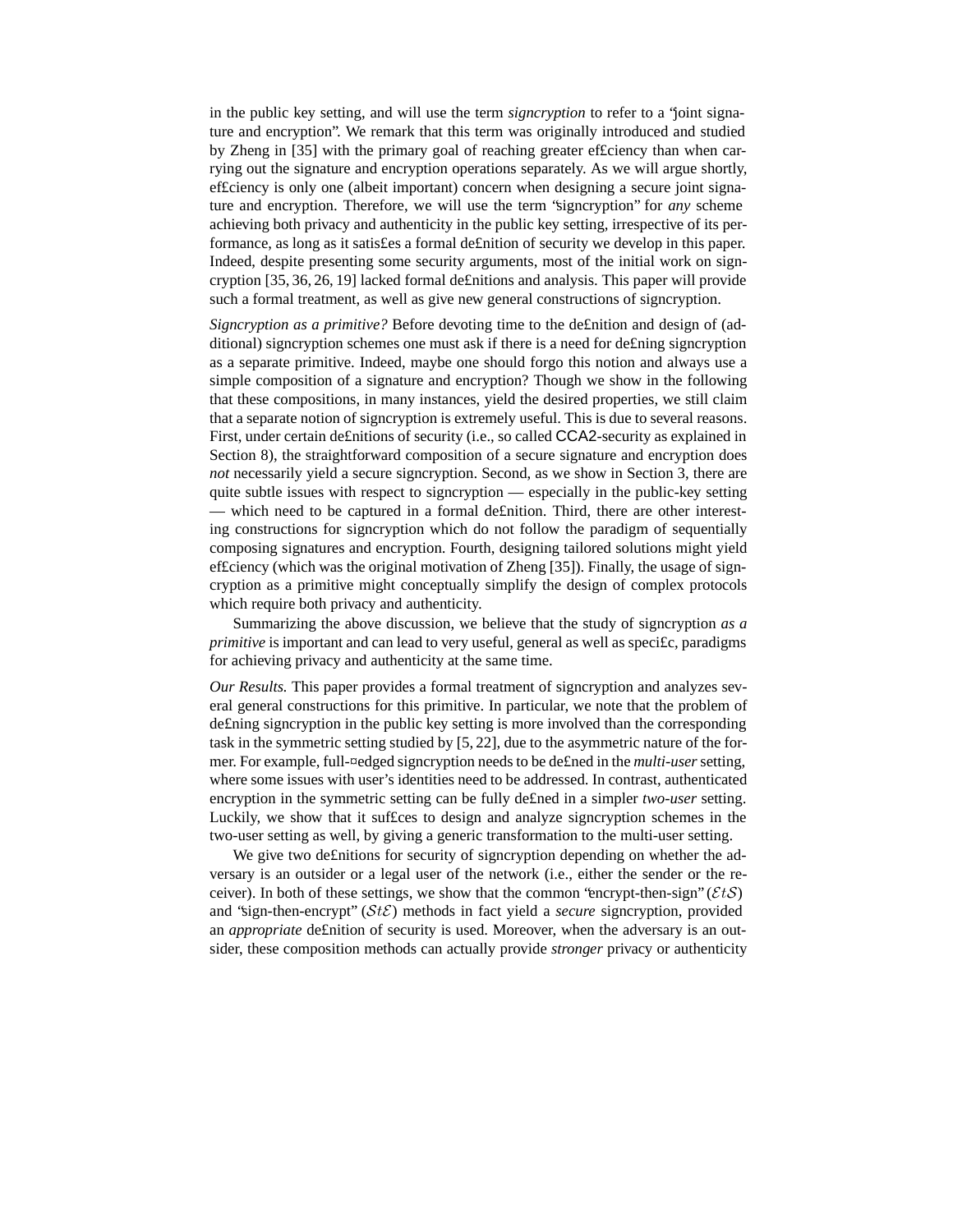properties for the resulting signcryption scheme than the assumed security properties on the base encryption or signature scheme. Speci£cally, the security of the base signature scheme can help amplify the privacy of  $E$ t $S$ , while the security of the base encryption scheme can do the same to the authenticity of  $St\mathcal{E}$ . We remark that these possibly "expected" results are nevertheless somewhat surprising in light of recent "negative" indications from the symmetric setting [5, 22], and illustrate the need for rigorous de£ nitions for security of signcryption.

In addition, we present a novel construction of signcryption, which we call "committhen-encrypt-and-sign" ( $\mathcal{C}t\mathcal{E}\&S$ ). Our scheme is a general way to construct signcryption from any signature and encryption schemes, while utilizing in addition a commitment scheme. This method is quite different from the obvious sequential composition paradigm. Moreover, unlike the previous sequential methods, the  $\mathcal{C}t\mathcal{E}\&S$  method applies the expensive signature and encryption operations *in parallel*, which could imply a gain in ef£ciency. We also show that our construction naturally leads to a very ef£ cient way to implement *off-line signcryption*, where the sender can prepare most of the authenticated ciphertext in advance and perform very little on-line computation.

Finally and of independent interest, we discuss the *de£nitional* inadequacy of the standard notion of chosen ciphertext (CCA2) security [13, 4]. Motivated by our applications to signcryption, we show that the notion of CCA2-security is syntactically illdefined, and leads to artificial examples of 'intuitively CCA2-secure'' schemes which do not meet the formal de£nition (such observations were also made by [8, 9]). We suggest a natural and very slight relaxation of CCA2-security, which we call *generalized* CCA2*-security* (gCCA2). We show that gCCA2-security suf£ces for all known uses of CCA2-secure encryption, while no longer suffering from the de£nitional shortcomings of the latter.

*Related Work.* The initial works on signcryption [35, 36, 26, 19] designed several signcryption schemes, whose "security" was informally based on various number-theoretic assumptions. Only recently (and independently of our work) Baek et al. [3] showed that the original scheme of Zheng [35] (based on shortened ElGamal signatures) can be shown secure in the random oracle model under the gap Dif£e-Hellman assumption.

We also mention the works of [34, 29], which used Schnorr signature to amplify the security of ElGamal encryption to withstand a chosen ciphertext attack. However, the above works concentrate on providing privacy, and do not provide authenticity, as required by our notion of signcryption.

Recently, much work has been done about authenticated encryption in the symmetric (private-key) setting. The £rst formalizations of authenticated encryption in the symmetric setting were done by  $[21, 6, 5]$ . The works of  $[5, 22]$  discuss the security of generic composition methods of a (symmetric) encryption and a message authentication code (MAC). In particular, a lot of emphasis in these works is given to the study of suf£cient conditions under which a given composition method can *amplify* (rather than merely preserve) the privacy property of a given composition method from the chosen plaintext (CPA) to the chosen ciphertext (CCA2) level. From this perspective, the "encrypt-then-mac" method — which always achieves such an ampli£cation due to a "strongly unforgeable" MAC — was found generically preferable to the "macthen-encrypt" method, which does so only in speci£c (albeit very useful) cases [22]. In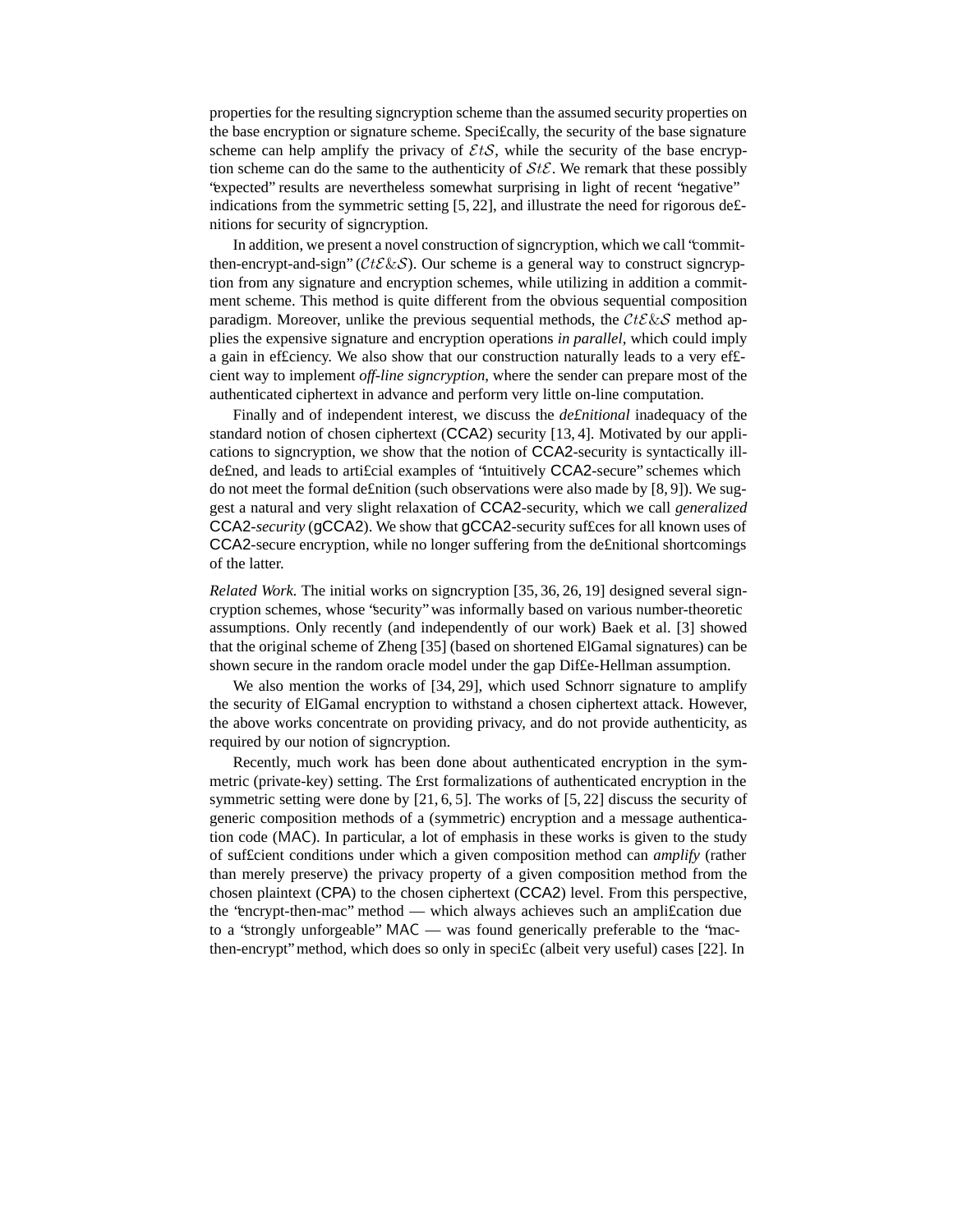contrast, An and Bellare [1] study a symmetric question of under which conditions a "good" privacy property on the base encryption scheme can help amplify the authenticity property in the "mac-then-encrypt" (or "encrypt-with-redundancy") method. On a positive side, they found that chosen ciphertext security on the base encryption scheme is indeed suf£cient for that purpose. As we shall see in Section 4, all these results are very related to our results about "sign-then-encrypt" and "encrypt-then-sign" methods for signcryption when the adversary is an "outsider".

Another related paradigm for building authenticated encryption is the "encode-thenencipher" method of [6]: add randomness and redundancy, and then encipher (i.e., apply a pseudorandom permutation) rather than encrypt. Even though a strong pseudorandom permutation is often more expensive than encryption, [6] shows that very simple *public* redundancy functions are suf£cient — in contrast to the "encrypt-with-redundancy" method, where no public redundancy can work [1].

Finally, we mention recently designed modes of operations for block ciphers that achieve both privacy and authenticity in the symmetric setting: RFC mode of [21], IACBC and IAPM modes of [20], OCB mode of [28], and SNCBC mode of [1].

### **2 De£nitions**

In this section we brie¤y review the (public-key) notions of encryption, signature and commitment schemes. In addition, we present our extended de£nition for CCA2.

#### **2.1 Encryption**

*Syntax.* An encryption scheme consists of three algorithms:  $\mathcal{E} = (Enc-Gen, Enc, Dec)$ . Enc-Gen( $1^k$ ), where k is the security parameter, outputs a pair of keys (EK, DK). EK is the encryption key, which is made public, and DK is the decryption key which is kept secret. The randomized encryption algorithm Enc takes as input a key EK and a message m from the associated message space  $\mathcal{M}$ , and internally  $\alpha$  ips some coins and outputs a ciphertext e; we write  $e \leftarrow \mathsf{Enc}_{\mathsf{EK}}(m)$ . For brevity, we will usually omit EK and write  $e \leftarrow \text{Enc}(m)$ . The deterministic decryption algorithm Dec takes as input the ciphertext e, the secret key DK, and outputs some message  $m \in \mathcal{M}$ , or  $\perp$  in case e was 'invalid''. We write  $m \leftarrow \text{Dec}(e)$  (again, omitting DK). We require that  $\text{Dec}(\text{Enc}(m)) = m$ , for any  $m \in \mathcal{M}$ .

*Security of Encryption.* When addressing the security of the schemes, we deal with two issues: what we want to achieve (security goal) and what are the capabilities of the adversary (attack model). In this paper we will talk about the most common security goal: indistinguishability of ciphertexts [16], which we will denote by IND. A related notion of *non-malleability* will be brie¤y discussed in Section 8.

Intuitively, indistinguishability means that given a randomly selected public key, no PPT (probabilistic polynomial time) adversary  $\mathcal A$  can distinguish encryptions of any two messages  $m_0, m_1$  chosen by A: Enc $(m_0) \approx \text{Enc}(m_1)$ . Formally, we require that for any PPT  $\mathcal A$ , which runs in two stages, find and guess, we have

$$
\Pr\Big[\,b=\tilde{b}\,\,\Big|\,\frac{(\mathsf{EK},\mathsf{DK})\leftarrow \mathsf{Enc\text{-}}\mathsf{Gen}(1^{k}),\ (m_0,m_1,\alpha)\leftarrow \mathcal{A}(\mathsf{EK},\mathsf{find}),}{b\leftarrow \mathcal{A}(e,\alpha,\mathsf{guess})}\,\Big] \leq \frac{1}{2} + \mathsf{negl}(k)
$$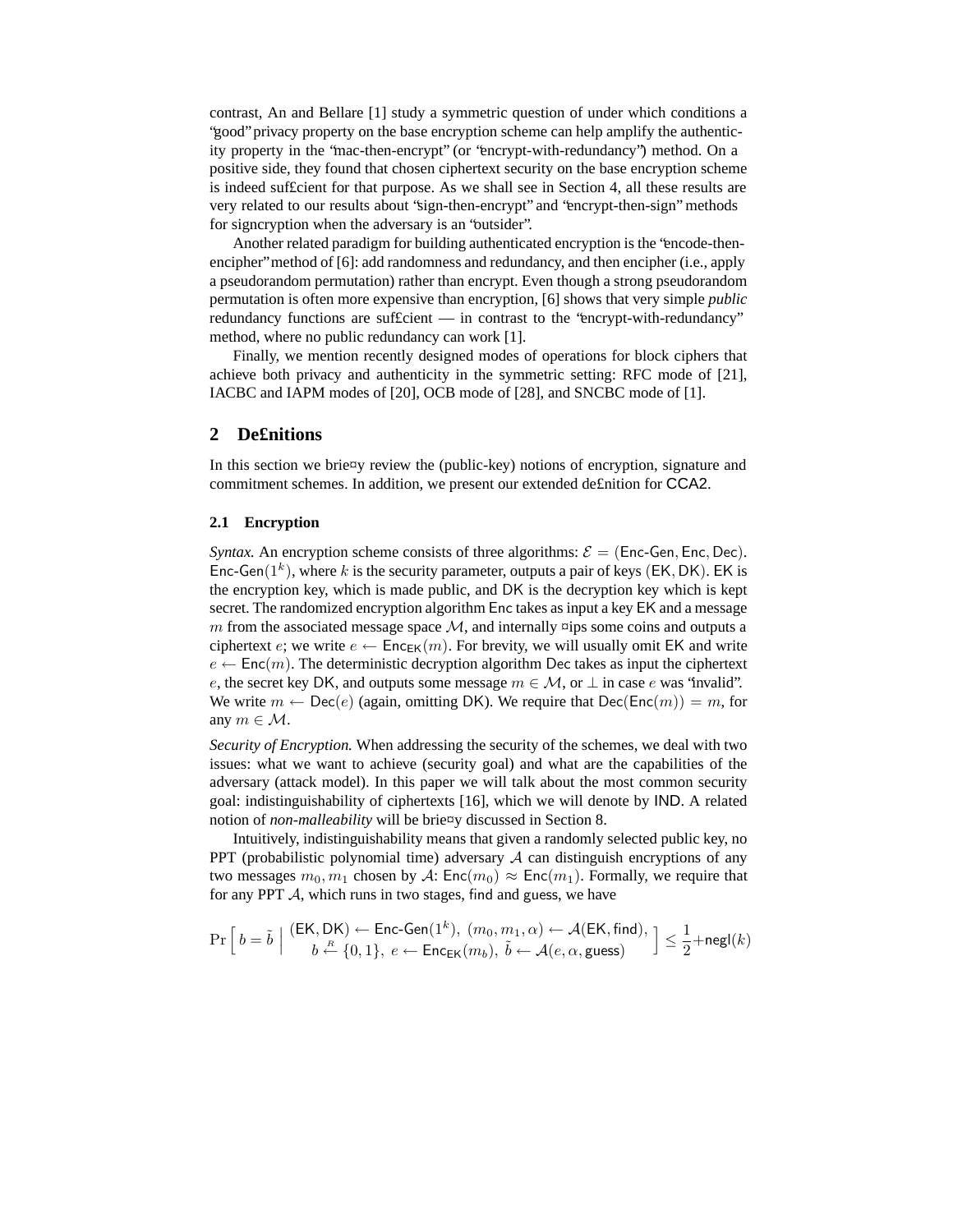Here and elsewhere negl(k) is some negligible function in the security parameter k, and  $\alpha$  is some internal state information A saves and uses in the two stages.

We now turn to the second issue of security of encryption — the attack model. We consider three types of attack: CPA, CCA1 and CCA2. Under the *chosen plaintext* (or CPA) attack, the adversary is not given any extra capabilities other than encrypting messages using the public encryption key. A more powerful type of *chosen ciphertext* attack gives  $A$  access to the decryption oracle, namely the ability to decrypt arbitrary ciphertexts of its choice. The £rst of this type of attack is the *lunch-time* (CCA1) attack [27], which gives access only in the find stage (i.e., before the challenge ciphertext e is given). The second is CCA2 on which we elaborate in the following.

CCA2 *Attacks.* The *adaptive chosen ciphertext attack* [13] (CCA2) gives access to the decryption oracle in the guess stage as well. As stated, the CCA2 attack does not make sense since  $A$  can simply ask to decrypt the challenge  $e$ . Therefore, we need to restrict the class of ciphertexts  $e'$  that  $A$  can give to the decryption oracle in the guess stage. The minimal restriction is to have  $e' \neq e$ , which is the way the CCA2 attack is usually de£ned. As we will argue in Section 8, stopping at this minimal (and needed) restriction in turn restricts the class of encryption schemes that we intuitively view as being "secure". In particular, it is not robust to syntactic changes in the encryption (e.g., appending a harmless random bit to a secure encryption suddenly makes it "insecure" against CCA2). Leaving further discussion to Section 8, we now de£ne a special case of the CCA2 attack which does not suffer from the above syntactic limitations and suf£ces for all the uses of the CCA2-secure encryption we are aware of.

We £rst generalize the CCA2 attack with respect to some equivalence relation  $\mathcal{R}(\cdot, \cdot)$  on the ciphertexts. R is defined as part of the encryption scheme, it can depend on the public key EK, but must have the following property: if  $\mathcal{R}(e_1, e_2) = true \Rightarrow$  $Dec(e_1) = Dec(e_2)$ . We call such R *decryption-respecting*. Now A is forbidden to ask any e' equivalent to e, i.e.  $\mathcal{R}(e, e') = true$ . Since  $\mathcal{R}$  is re¤exive, this at least rules out  $e$ , and since  $R$  is decryption-respecting, it only restricts ciphertexts that decrypt to the same value as the decryption of  $e$  (i.e.  $m_b$ ). We note that the usual CCA2 attack corresponds to the equality relation. Now we say that the encryption scheme is secure against *generalized* CCA2 (or gCCA2) if there *exists* some ef£cient decryption-respecting relation  $\mathcal R$  w.r.t. which it is CCA2-secure. For example, appending a harmless bit to gCCA2-secure encryption or doing other easily recognizable manipulation still leaves it gCCA2-secure.

We remark that the notion of gCCA2-security was recently proposed in [32] (under the name *benign malleability*) for the ISO public key encryption standard. In the privatekey setting, [22] uses equivalences relations to de£ne "loose ciphertext unforgeability".

#### **2.2 Signatures**

*Syntax.* A signature scheme consists of three algorithms:  $S = (Sig-Gen, Sig, Ver)$ . Sig-Gen( $1^k$ ), where k is the security parameter, outputs a pair of keys (SK, VK). SK is the signing key, which is kept secret, and VK is the veri£cation key which is made public. The randomized signing algorithm Sig takes as input a key SK and a message m from the associated message space  $\mathcal{M}$ , internally  $\Xi$ ips some coins and outputs a signature s; we write  $s \leftarrow$  Sig<sub>SK</sub> $(m)$ . We will usually omit SK and write  $s \leftarrow$  Sig $(m)$ .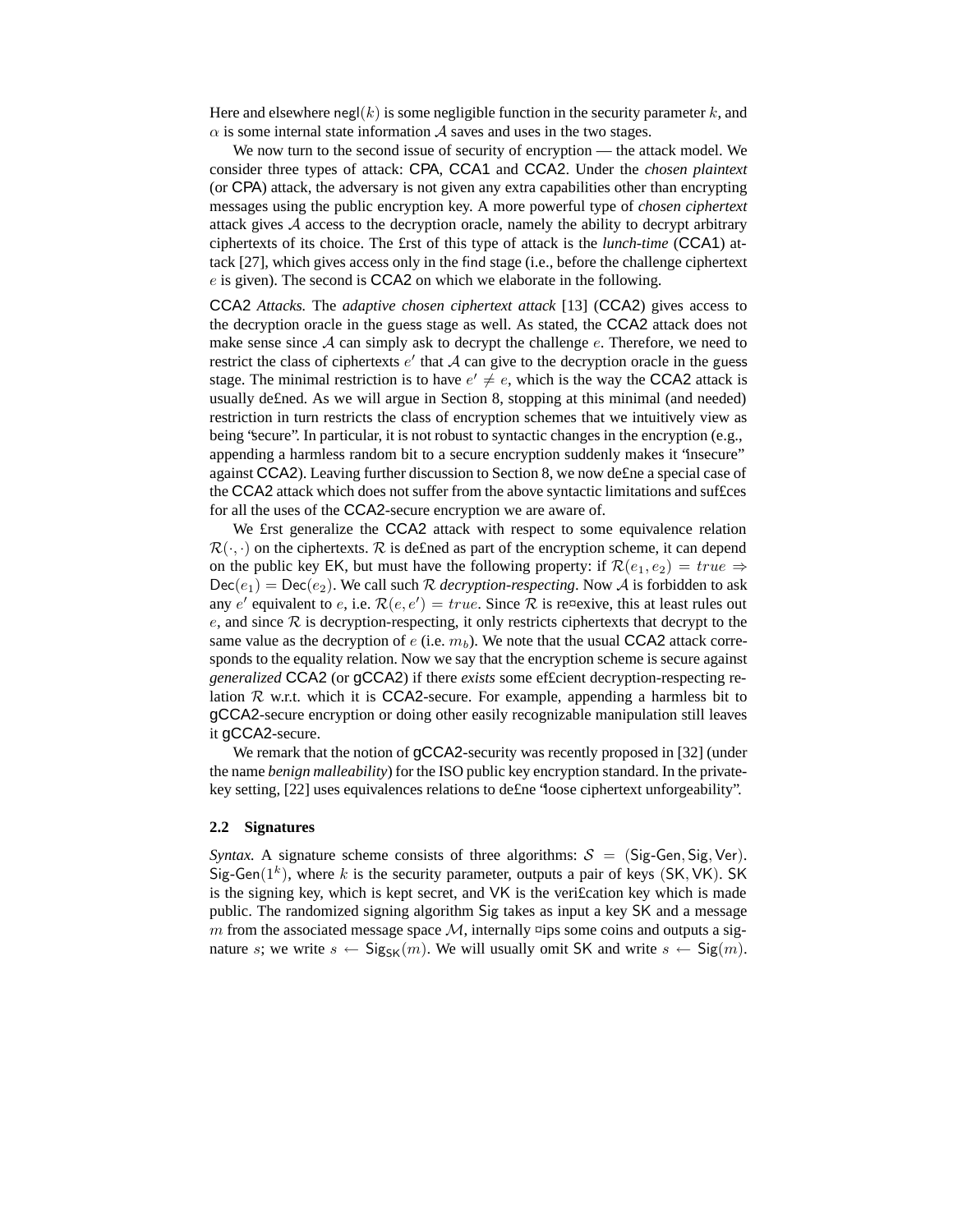Wlog, we will assume that the message  $m$  can be determined from the signature  $s$ (e.g., is part of it), and write  $m = \text{Msg}(s)$  to denote the message whose signature is s. The deterministic verification algorithm Ver takes as input the signature s, the public key  $VK$ , and outputs the answer  $\alpha$  which is either succeed (signature is valid) or fail (signature is invalid). We write  $a \leftarrow \text{Ver}(s)$  (again, omitting VK). We require that  $\text{Ver}(Sig(m)) =$  succeed, for any  $m \in \mathcal{M}$ .

*Security of Signatures.* As with the encryption, the security of signatures addresses two issues: what we want to achieve (security goal) and what are the capabilities of the adversary (attack model). In this paper we will talk about the the most common security goal: *existential unforgeability* [17], denoted by UF. This means that any PPT adversary  $A$  should have a negligible probability of generating a valid signature of a 'new" message. To clarify the meaning of "new", we will consider the following two attack models. In the *no message attack* (NMA), A gets no help besides VK. In the *chosen message attack* (CMA), in addition to VK, the adversary  $A$  gets full access to the signing oracle Sig, i.e.  $A$  is allowed to query the signing oracle to obtain valid signatures  $s_1, \ldots, s_n$  of arbitrary messages  $m_1, \ldots, m_n$  adaptively chosen by A (notice, NMA corresponds to  $n = 0$ ). Naturally, A is considered successful only if it forges a valid signature s of a message m not queried to signing oracle:  $m \notin \{m_1 \ldots m_n\}$ . We denote the resulting security notions by UF-NMA and UF-CMA, respectively.

We also mention a slightly stronger type of unforgeability called *strong unforgeability*, denoted sUF. Here A should not only be unable to generate a signature of a "new" message, but also be unable to generate even a different signature of an already signed message, i.e.  $s \notin \{s_1, \ldots, s_n\}$ . This only makes sense for the CMA attack, and results in a security notion we denote by sUF-CMA.

#### **2.3 Commitment**

*Syntax.* A (non-interactive) commitment scheme consists of three algorithms:  $C =$ (Setup, Commit, Open). The setup algorithm Setup $(1<sup>k</sup>)$ , where k is the security parameter, outputs a public commitment key CK (possibly empty, but usually consisting of public parameters for the commitment scheme). Given a message  $m$  from the associated message space M (e.g.,  $\{0,1\}^k$ ), Commit<sub>CK</sub> $(m;r)$  (computed using the public key CK and additional randomness r) produces a commitment pair (c, d), where c is the *commitment* to m and d is the *decommitment*. We will usually omit CK and write  $(c, d)$   $\leftarrow$ Commit $(m)$ . Sometimes we will write  $c(m)$  (resp.  $d(m)$ ) to denote the commitment (resp. decommitment) part of a randomly generated  $(c, d)$ . The last (deterministic) algorithm Open<sub>CK</sub> $(c, d)$  outputs m if  $(c, d)$  is a *valid* pair for m (i.e. could have been generated by Commit $(m)$ , or  $\perp$  otherwise. We require that Open(Commit $(m)$ ) = m for any  $m \in \mathcal{M}$ .

*Security of Commitment.* Regular commitment schemes have two security properties: **Hiding**. No PPT adversary can distinguish the commitments to any two message of its choice:  $c(m_1) \approx c(m_2)$ . That is,  $c(m)$  reveals 'no information' about m. Formally, for any PPT A which runs in two stages, find and guess, we have

$$
\Pr\Big[b=\tilde{b} \, \Big| \, \underset{b \ \stackrel{R}{\leftarrow} \ \{0,1\}, \, (c,d) \leftarrow \textsf{Setup}(1^k), (m_0, m_1, \alpha) \leftarrow \mathcal{A}(\textsf{CK}, \textsf{find}), \\ \textsf{Commitz} (m_b), \tilde{b} \leftarrow \mathcal{A}(c; \ \alpha, \textsf{guess}) \, \Big] \leq \frac{1}{2} + \mathsf{negl}(k)
$$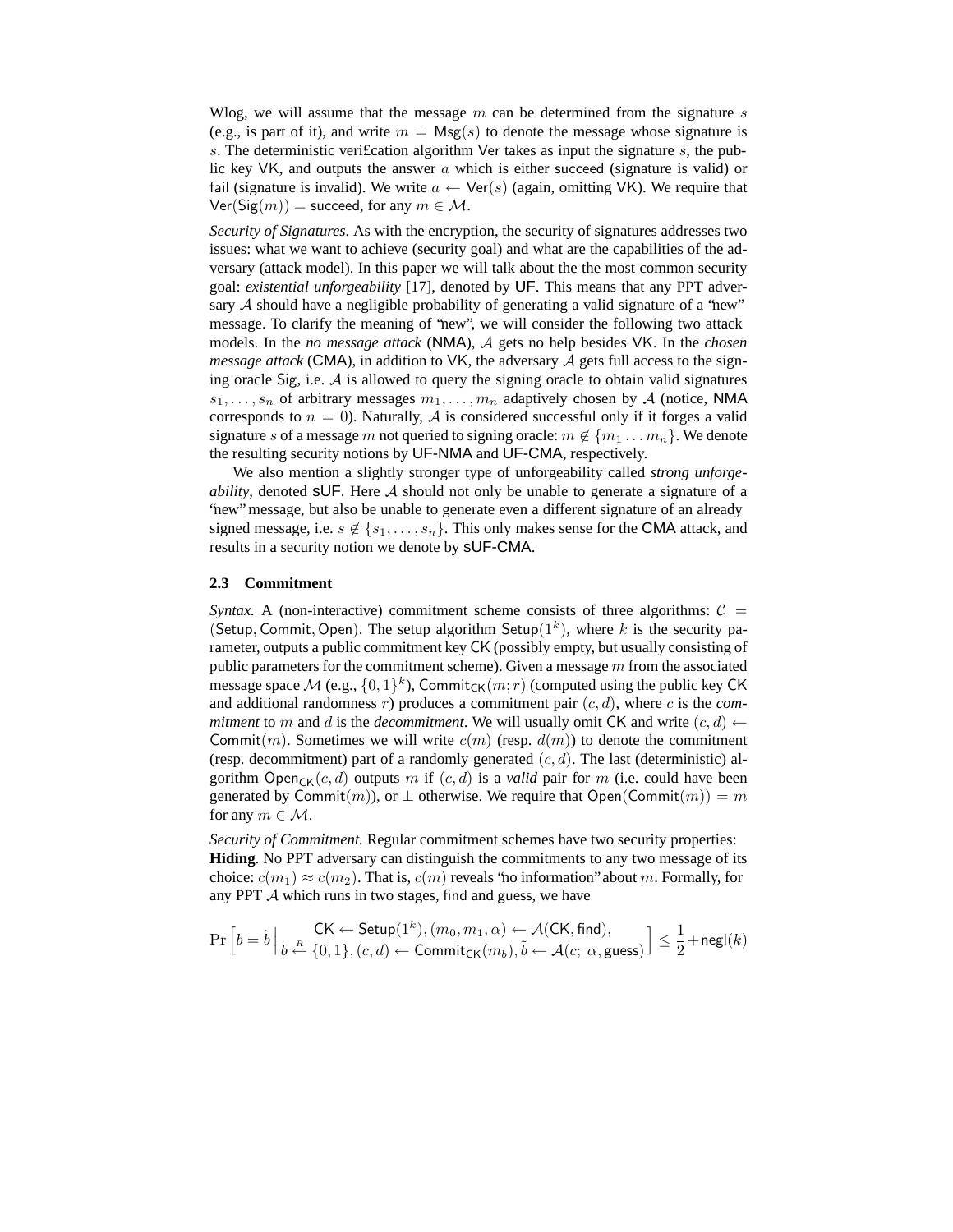**Binding**. Having the knowledge of CK, it is computationally hard for the adversary A to come up with  $c, d, d'$  such that  $(c, d)$  and  $(c, d')$  are valid commitment pairs for m and m', but  $m \neq m'$  (such a triple c, d, d' is said to cause a *collision*). That is, A cannot  $\text{find a value } c \text{ which it can open in two different ways.}$ 

*Relaxed commitments.* We will also consider *relaxed* commitment schemes, where the (strict) binding property above is replaced by the **Relaxed Binding** property: for any PPT adversary A, having the knowledge of CK, it is computationally hard for A to come up with a message m, such that when  $(c, d) \leftarrow$  Commit $(m)$  is generated,  $A(c, d, CK)$ produces, with non-negligible probability, a value d' such that  $(c, d')$  is a valid commitment to some  $m' \neq m$ . Namely, A cannot £nd a collision using a *randomly generated*  $c(m)$ , even for m of its choice.

To justify this distinction, £rst recall the concepts of collision-resistant hash function (CRHF) families and universal one-way hash function (UOWHF) families. For both concepts, it is hard to find a colliding pair  $x \neq x'$  such that  $H(x) = H(x')$ , where  $H$  is a function randomly chosen from the corresponding family. However, with CRHF, we £rst select the function  $H$ , and for UOWHF the adversary has to select x before  $H$ is given to it. By the result of Simon [33], UOWHF's are strictly weaker primitive than CRHF (in particular, they can be built from regular one-way functions [24]). We note two classical results about (regular) commitment schemes: the construction of such a scheme by [11, 18], and the folklore "hash-then-commit" paradigm (used for committing to long messages by hashing them £rst). Both of these results require the use of CRHF's, and it is easy to see that UOWHF's are not suf£cient to ensure (strict) binding for either one of them. On the other hand, it is not very hard to see that UOWHF's suf- £ce to ensure relaxed binding in both cases. Hence, basing some construction on relaxed commitments (as we will do in Section 5) has its merits over regular commitments.

*Trapdoor Commitments.* We also de£ne a very useful class of commitment schemes, known as(non-interactive) *trapdoor commitments*[7] or *chameleon hash functions*[23]. In these schemes the setup algorithm  $\mathsf{Setup}(1^k)$  outputs a pair of keys (CK, TK). That is, in addition to the public commitment key CK, it also produces a *trapdoor* key TK. Like regular commitments, trapdoor commitments satisfy the hiding property and (possibly relaxed) binding properties. Additionally, they have an ef£cient switching algorithm Switch, which allows one to £nd arbitrary collisions using the trapdoor key TK.

Given any commitment  $(c, d)$  to some message m and *any* message m', Switch<sub>TK</sub>( $(c, d)$ ,  $m'$ ) outputs a valid commitment pair  $(c, d')$  to  $m'$  (note, c is the same!). Moreover, having the knowledge of CK, it is computationally hard to come up with two messages  $m, m'$  such that the adversary can distinguish Commit<sub>CK</sub>(m') (random commitment pair for m') from Switch<sub>TK</sub>(Commit<sub>CK</sub> $(m), m'$ ) (faked commitment pair for m' obtained from a random pair for  $m$ ).

We note that the trapdoor collisions property is much stronger (and easily implies) the hiding property (since the switching algorithm does not change  $c(m)$ ). Moreover, the hiding property is *information-theoretic*. We also note that very ef£cient trapdoor commitment schemes exist based on factoring [23, 30] or discrete log [23, 7]. In particular, the switching function requires just one modulo addition and one modulo multi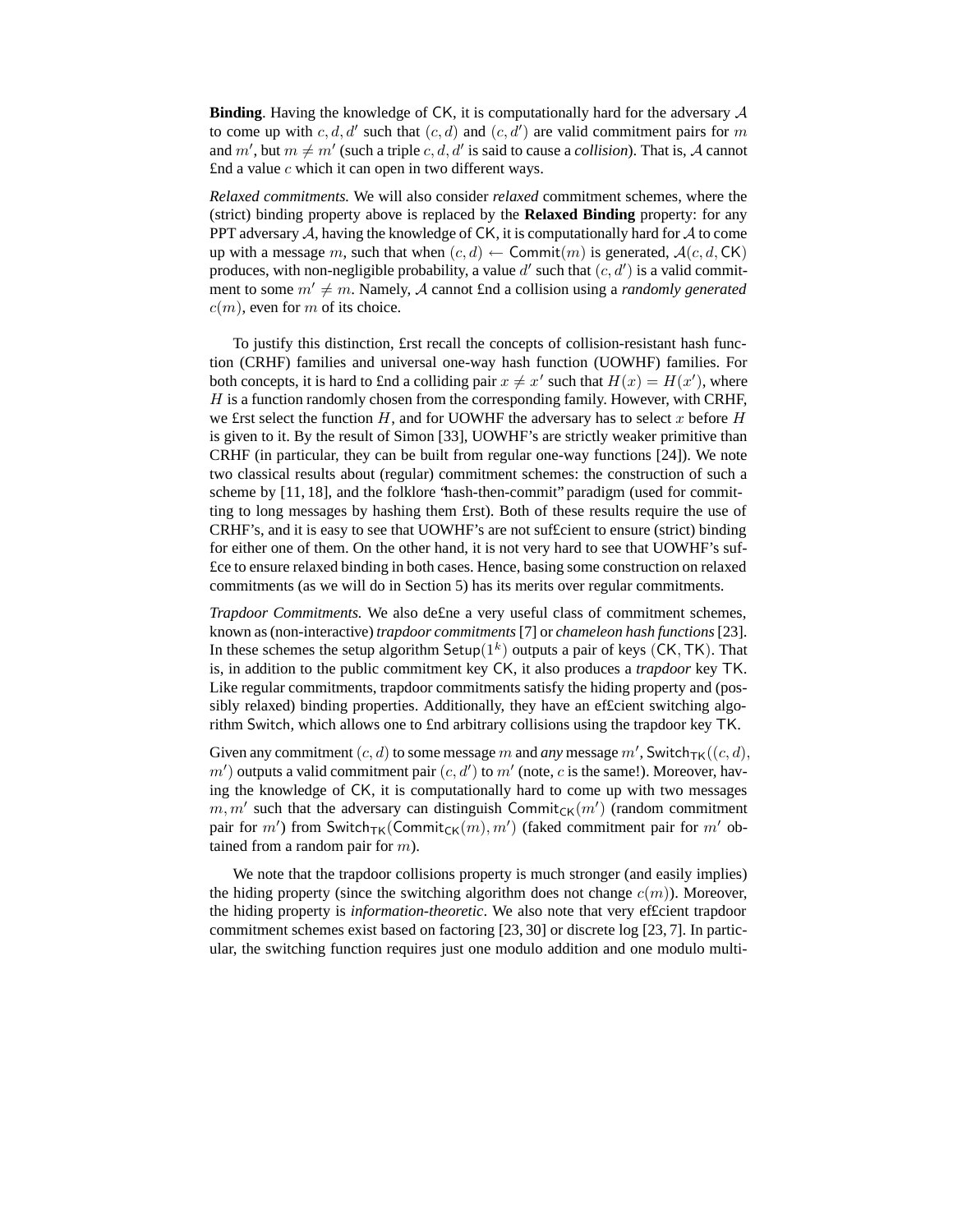plication for the discrete log based solution. Less ef£cient constructions based on more general assumptions are known as well [23].

## **3 De£nition of Signcryption in the Two-user Setting**

The de£nition of signcryption is a little bit more involved than the corresponding definition of authenticated encryption in the symmetric setting. Indeed, in the *symmetric* setting, we only have one specific pair of users who  $(1)$  share a single key;  $(2)$  trust each other; (3) "know who they are"; and (4) care about being protected from "the rest of the world". In contrast, in the *public* key setting each user independently publishes its public keys, after which it can send/receive messages to/from any other user. In particular, (1) each user should have an explicit identity (i.e., its public key); (2) each signcryption has to explicitly contain the (presumed) identities of the sender  $S$  and the receiver  $R$ ; (3) each user should be protected from every other user. This suggests that signcryption should be de£ned in the *multi-user* setting. Luckily, we show that we can £rst de£ne and study the crucial properties of signcryption in the stand-alone two-user setting, and then add identities to our de£nitions and constructions to achieve the full-¤edged multiuser security. Thus, in this section we start with a simple two-user setting, postponing the extension to multi-user setting to Section 7.

*Syntax.* A signcryption scheme  $SC$  consists of three algorithms:  $SC = (Gen, SigEnc,)$ VerDec). The algorithm Gen $(1^k)$ , where k is the security parameter, outputs a pair of keys (SDK,VEK). SDK is the user's sign/decrypt key, which is kept secret, and VEK the user's verify/encrypt key, which is made public. Note, that in the signcryption setting *all* participating parties need to invoke Gen. For a user P, denote its keys by  $SDK<sub>P</sub>$  and  $VEK<sub>P</sub>$ . The randomized *signcryption* (sign/encrypt) algorithm SigEnc takes as input the sender S's secret key  $SDK_S$  and the receiver R's public key  $VEK_R$  and a message m from the associated message space  $M$ , and internally  $\Xi$ ips some coins and outputs a signcryption (ciphertext) u; we write  $u \leftarrow$  SigEnc $(m)$  (omitting SDK<sub>S</sub>, VEK<sub>R</sub>). The deterministic *de-signcryption* (verify/decrypt) algorithm VerDec takes as input the signcryption (ciphertext) e, the receiver  $R$ 's secret key  $SDK_R$  and the sender S's public key VEK<sub>S</sub>, and outputs  $m \in \mathcal{M} \cup \{\perp\}$ , where  $\perp$  indicates that the message was not encrypted or signed properly. We write  $m \leftarrow \text{VerDec}(u)$  (again, omitting the keys). We require that  $\text{VerDec}(\text{SigEnc}(m)) = m$ , for any  $m \in \mathcal{M}$ .

*Security of Signcryption.* Fix the sender S and the receiver R. Intuitively, we would like to say that  $S$ 's authenticity is protected, and  $R$ 's privacy is protected. We will give two formalizations of this intuition. The £rst one assumes that the adversary  $\mathcal A$  is an outsider who only knows the public information  $pub = (VEK_R, VEK_S)$ . We call such security *Outsider security*. The second, stronger notion, protects S's authenticity even against R, and R's privacy even against S. Put in other words, it assumes that the adversary  $A$ is a legal user of the system. We call such security *Insider security*.

*Outsider Security.* We de£ne it against the strongest security notions on the signature (analogs of UF-CMA or sUF-CMA) and encryption (analogs of IND-gCCA2 or IND-CCA2), and weaker notions could easily be de£ned as well. We assume that the adversary A has the public information  $pub = (VEK<sub>S</sub>, VEK<sub>R</sub>)$ . It also has oracle access to the functionalities of both  $S$  and  $R$ . Specifically, it can mount a chosen message attack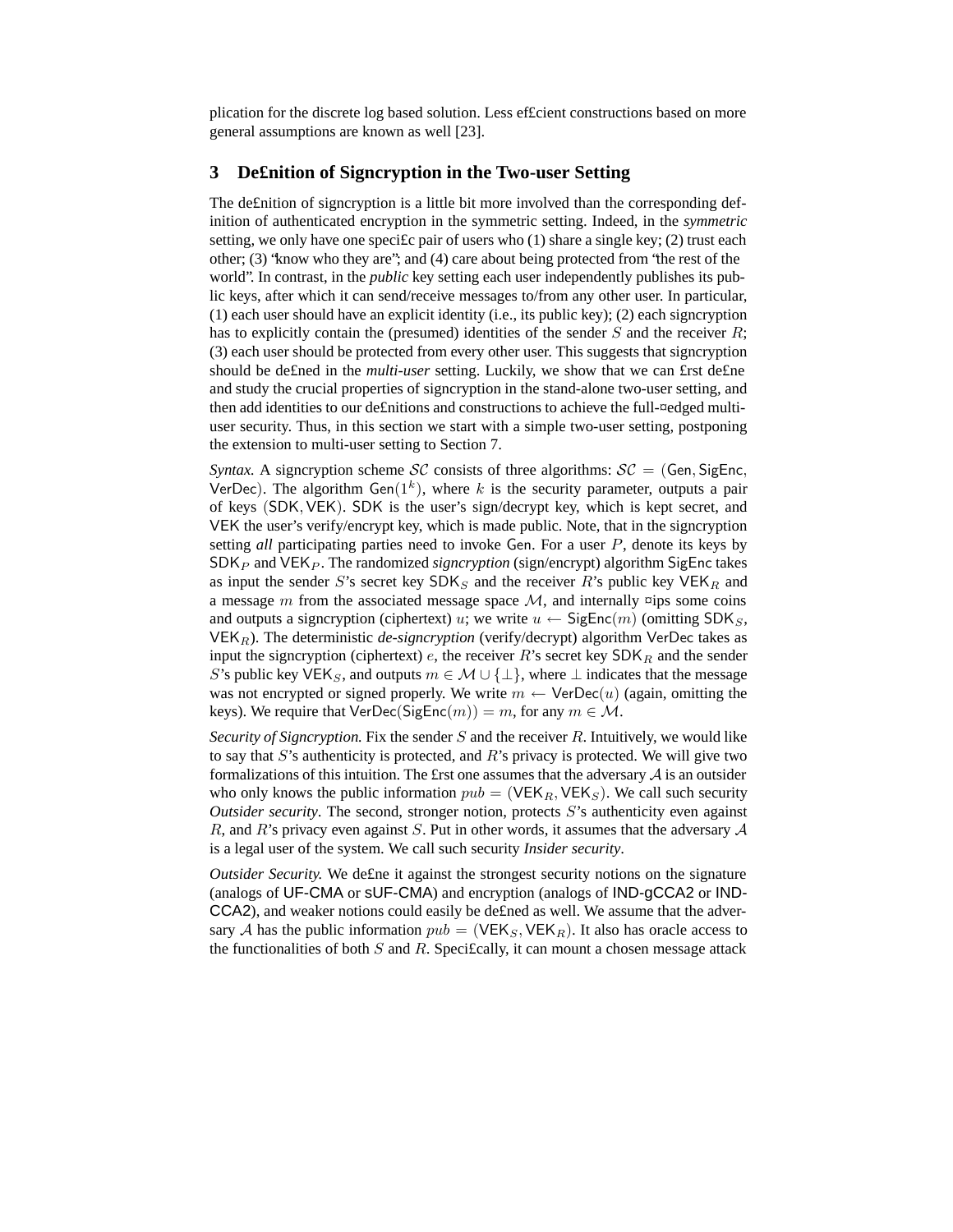on S by asking S to produce signcryption u of an arbitrary message m. In other words, A has access to the *signcryption oracle*. Similarly, it can mount a chosen ciphertext attack on  $R$  by giving  $R$  any candidate signcryption  $u$  and receiving back the message m (where m could be ⊥), i.e. A has access to the *de-signcryption oracle*. Notice, A cannot by itself run either the signcryption or the de-signcryption oracles due to the lack of corresponding secret keys  $\mathsf{SDK}_S$  and  $\mathsf{SDK}_R$ .

To break the UF-CMA security of the signcryption scheme, A has to come up with a *valid* signcryption u of a "new" message m, which it did not ask S to signcrypt earlier (notice, A is not required to "know" m when producing u). The scheme is *Outsidersecure* in the UF-CMA sense if any PPT A has a negligible chance of succeeding. (For sUF-CMA,  $A$  only has to produce  $u$  which was not returned by  $S$  earlier.)

To break the indistinguishability of the signcryption scheme,  $A$  has to come up with two messages  $m_0$  and  $m_1$ . One of these will be signcrypted at random, the corresponding signcryption u will be given to A, and A has to guess which message was signcrypted. To succeed in the CCA2 attack,  $A$  is only disallowed to ask  $R$  to de-signcrypt the challenge  $u$ . For  $gCCA2$  attack, similarly to the encryption scenario, we £rst de-£ne CCA2 attack against a given ef£cient decryption-respecting relation  $\mathcal R$  (which could depend on  $pub = (VEK_R, VEK_S)$  but not on any of the secret keys). As before, decryption-respecting means that  $\mathcal{R}(u, u') = true \Rightarrow$  VerDec $(u) =$  VerDec $(u')$ . Thus, CCA2 attack w.r.t.  $\overline{\mathcal{R}}$  disallows  $\overline{\mathcal{A}}$  to de-signcrypt any  $u'$  equivalent to the challenge u. Now, for Outsider-security against CCA2 w.r.t.  $\mathcal{R}$ , we require Pr[A succeeds]  $\leq$  $\frac{1}{2}$  + negl(k). Finally, the scheme is *Outsider-secure* in the **IND-gCCA2** sense if it is Outsider-secure against CCA2 w.r.t. *some* ef£cient decryption-respecting R.

*Insider Security.* We could de£ne Insider security in a similar manner by de£ning the capabilities of A and its goals. However, it is much easier to use *already existing* security notions for signature and encryption schemes. Moreover, this will capture the intuition that "signcryption  $=$  signature  $+$  encryption". More precisely, given any signcryption scheme  $SC = (Gen, SigEnc, VerDec),$  we define the corresponding *induced* signature scheme  $S = (Sig\text{-Gen}, Sig, Ver)$  and encryption scheme  $\mathcal{E} = (Enc\text{-Gen}, Enc, Dec)$ .

- $-$  **Signature** S. The generation algorithm Sig-Gen runs Gen $(1<sup>k</sup>)$  twice to produce two key pairs (SDK<sub>S</sub>, VEK<sub>S</sub>) and (SDK<sub>R</sub>, VEK<sub>R</sub>). Let  $pub = {VEK<sub>S</sub>,VEK<sub>R</sub>}$ be the public information. We set the signing key to  $SK = \{SDK_S, pub\}$ , and the veri£cation key to  $VK = \{SDK_R, pub\}$ . Namely, the public veri£cation key (available to the adversary) *contains the secret key of the receiver* R. To sign a message m,  $\text{Sig}(m)$  outputs  $u = \text{SigEnc}(m)$ , while the verification algorithm  $\text{Ver}(u)$  runs  $m \leftarrow$  VerDec(u) and outputs succeed iff  $m \neq \perp$ . We note that the verification is indeed polynomial time since VK includes  $SDK<sub>R</sub>$ .
- $\epsilon$  **Encryption**  $\mathcal{E}$ . The generation algorithm Enc-Gen runs Gen $(1^k)$  twice to produce two key pairs (SDK<sub>S</sub>, VEK<sub>S</sub>) and (SDK<sub>R</sub>, VEK<sub>R</sub>). Let  $pub = {VEK<sub>S</sub>,VEK<sub>R</sub>}$  be the public information. We set the encryption key to  $EK = \{SDK_S, pub\}$ , and the decryption key to  $DK = \{SDK_R, pub\}$ . Namely, the public encryption key (available to the adversary) *contains the secret key of the sender* S. To encrypt a message m,  $Enc(m)$  outputs  $u = SigEnc(m)$ , while the decryption algorithm  $Dec(u)$  simply outputs  $VerDec(u)$ . We note that the encryption is indeed polynomial time since EK includes  $SDK<sub>S</sub>$ .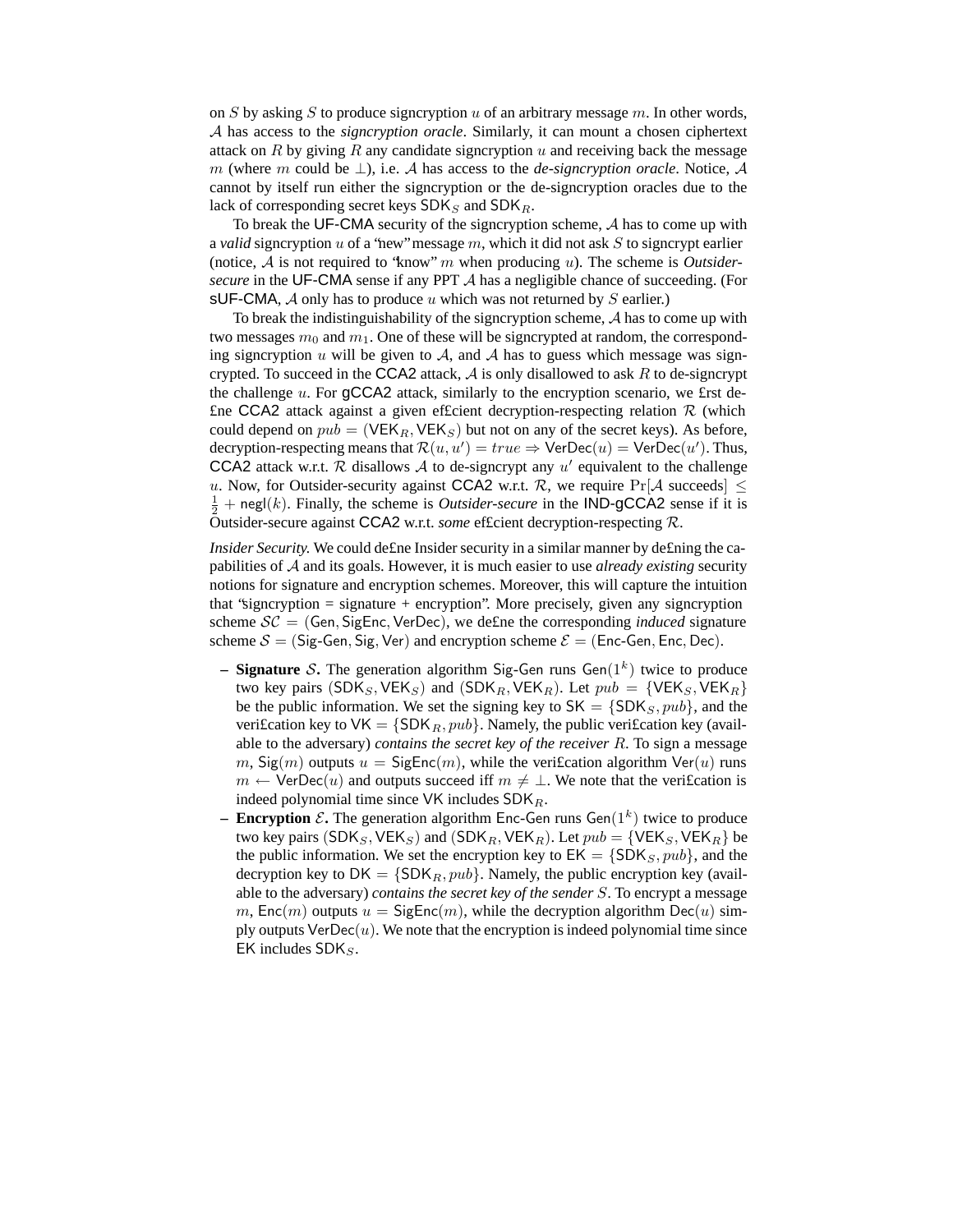We say that the signcryption is *Insider-secure* against the corresponding attack (e.g. gCCA2/CMA) on the privacy/authenticity property, if the corresponding induced encryption/signature is secure against the same attack.<sup>1</sup> We will aim to satisfy  $IND$ gCCA2-security for encryption, and UF-CMA-security for signatures.

*Should we Require Non-Repudiation?* We note that the conventional notion of digital signatures supports *non-repudiation*. Namely, the receiver R of a correctly generated signature s of the message m can hold the sender S responsible to the contents of m. Put differently, s is unforgeable and publicly veri£able. On the other hand, non-repudiation does not *automatically* follow from the de£nition of signcryption. Signcryption only allows the *receiver* to be convinced that  $m$  was sent by  $S$ , but does not necessarily enable a third party to verify this fact.

We believe that non-repudiation should not be part of the *definition* of signcryption security, but we will point out which of ourschemes achievesit. Indeed, non-repudiation might be needed in some applications, while explicitly undesirable in others (e.g., this issue is the essence of undeniable [10] and chameleon [23] signature schemes).

*Insider vs. Outsider security.* We illustrate some of the differences between Insider and Outsider security. For example, Insider-security for authenticity implies non-repudiation "in principle". Namely, non-repudiation is certain at least when the receiver  $R$  is willing to reveal its secret key  $SDK_R$  (since this induces a regular signature scheme), or may be possible by other means (like an appropriate zero-knowledge proof). In contrast, Outsider-security leaves open the possibility that  $R$  can generate — using its secret key — valid signeryptions of messages that were not actually sent by  $S$ . In such a case, non-repudiation cannot be achieved no matter what  $R$  does.

Despite the above issues, however, it might still seem that the distinction between Insider- and Outsider-security is a bit contrived, especially for privacy. Intuitively, the Outsider-security protects the privacy of  $R$  when talking to  $S$  from outside intruders, who do not know the secret key of S. On the other hand, Insider-security assumes that the sender S *is* the intruder attacking the privacy of R. But since S is the *only* party that can send valid signcryptions from  $S$  to  $R$ , this seems to make little sense. Similarly for authenticity, if non-repudiation is *not* an issue, then Insider-security seems to make little sense; as it assumes that  $R$  is the intruder attacking the authenticity of  $S$ , and simultaneously the *only* party that needs to be convinced of the authenticity of the (received) data. And, indeed, in many settings *Outsider-security might be all one needs* for privacy and/or authenticity. Still, there are some cases where the extra strength of the Insider-security might be important. We give just one example. Assume an adversary A happens to steal the key of S. Even though now A can send fake messages 'from S to R", we still might not want  $A$  to understand previous (or even future) recorded signcryptions sent from honest  $S$  to  $R$ . Insider-security will guarantee this fact, while the Outsider-security might not.

Finally, we note that *achieving* Outsider-security could be signi£cantly easier than Insider-security. One such example will be seen in Theorems 2 and 3. Other exam-

<sup>&</sup>lt;sup>1</sup> One small technicality for the gCCA2-security. Recall, the equivalence relation  $R$  can depend on the public encryption key —in this case  $\{SDK_{S}, pub\}$ . We strengthen this and allow it to depend only on pub (i.e. disallow the dependence on sender's secret key  $\mathsf{SDK}_S$ ).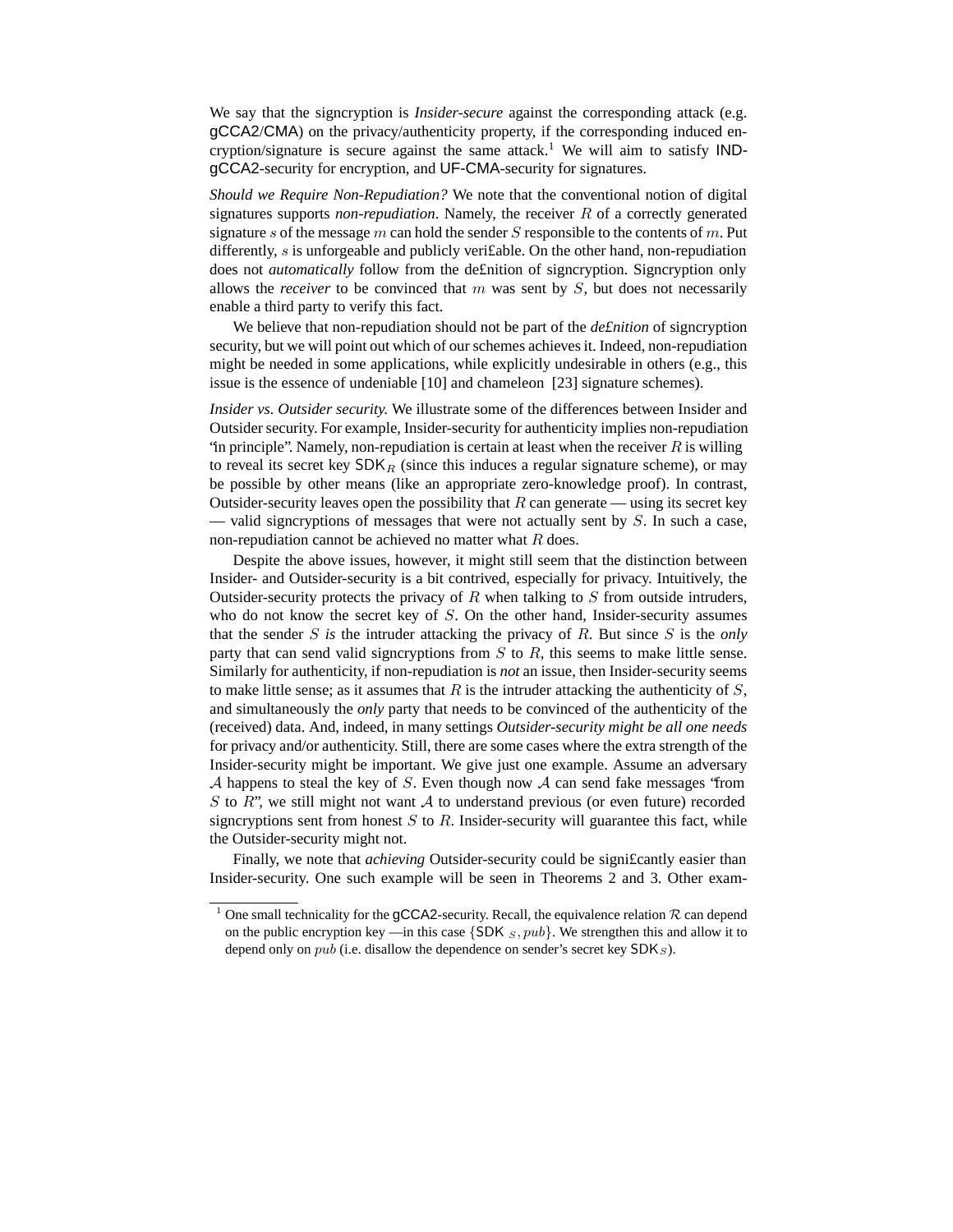ples are given in [2], who show that authenticated encryption in the *symmetric setting* could be used to build Outsider-secure signcryption which is not Insider-secure. To summarize, one should carefully examine if one really needs the extra guarantees of Insider-security.

### **4 Two Sequential Compositions of Encryption and Signature**

In this section, we will discuss two methods of constructing signcryption schemes that are based on sequential generic composition of encryption and signature: encrypt-thensign ( $\mathcal{E}t\mathcal{S}$ ) and sign-then-encrypt ( $\mathcal{S}t\mathcal{E}$ ).

*Syntax.* Let  $\mathcal{E} =$  (Enc-Gen, Enc, Dec) be an encryption scheme and  $\mathcal{S} =$  (Sig-Gen, Sig, Ver) be a signature scheme. Both  $\mathcal{E}tS$  and  $\mathcal{S}tE$  have the same generation algorithm Gen( $1^k$ ). It runs (EK, DK)  $\leftarrow$  Enc-Gen( $1^k$ ), (SK, VK)  $\leftarrow$  Sig-Gen( $1^k$ ) and sets VEK = (VK, EK), SDK = (SK, DK). To describe the signcryptions from sender S to receiver R more compactly, we use the shorthands  $\text{Sig}_S(\cdot)$ ,  $\text{Enc}_R(\cdot)$ ,  $\text{Ver}_S(\cdot)$  and  $Dec_R(\cdot)$  indicating whose keys are used but omitting which specific keys are used, since the latter is obvious (indeed,  $\text{Sig}_S$  always uses  $\text{SK}_S$ ,  $\text{Enc}_R$  —  $\text{EK}_R$ ,  $\text{Ver}_S$  —  $\text{VK}_S$ and  $Dec_R = DK_R$ ).

Now, we de£ne "encrypt-then-sign" scheme  $\mathcal{E}t\mathcal{S}$  by  $u \leftarrow$  SigEnc $(m; (SK_S, EK_R))$  $=$  Sig<sub>S</sub>(Enc<sub>R</sub>(m)). To de-signcrypt u, we let  $\tilde{m}$  = Dec<sub>R</sub>(Msg(u)) provided Ver<sub>S</sub>(u) = succeed, and  $\tilde{m} = \perp$  otherwise. We then de£ne VerDec(u; (DK<sub>R</sub>, VK<sub>S</sub>)) =  $\tilde{m}$ . Notice, we do not mention ( $EK_S, DK_S$ ) and ( $SK_R, VK_R$ ), since they are not used to send the message from S to R. Similarly, we define "sign-then-encrypt" scheme StE by  $u \leftarrow$  $SignEnc(m; (SK_S, EK_R)) = Enc_R(Sig_S(m))$ . To de-signcrypt u, we let  $s = Dec_R(u)$ , and set  $\tilde{m} = \text{Msg}(s)$  provided  $\text{Ver}_S(s) = \text{succeed},$  and  $\tilde{m} = \perp$  otherwise. We then de£ne VerDec(u; (DK<sub>R</sub>, VK<sub>S</sub>)) =  $\tilde{m}$ .

*Insider-security.* We now show that both  $\mathcal{E}tS$  and  $\mathcal{S}tE$  are secure composition paradigms. That is, they *preserve* (in terms of Insider-security) or even *improve* (in terms of Outsidersecurity) the security properties of  $\mathcal E$  and  $\mathcal S$ . We start with Insider-security.

**Theorem 1.** If  $\mathcal{E}$  is IND-gCCA2-secure, and  $\mathcal{S}$  is UF-CMA-secure, then  $\mathcal{E}$ tS and  $\mathcal{S}$ t $\mathcal{E}$ *are both* IND-gCCA2*-secure and* UF-CMA*-secure in the Insider-security model.*

The proof of this result is quite simple (and is omitted due to space limitations). However, we remark the crucial use of gCCA2-security when proving the security of EtS. Indeed, we can call two signcryptions  $u_1$  and  $u_2$  equivalent for EtS, if each  $u_i$ is a valid signature (w.r.t. S) of  $e_i = \text{Msg}(u_i)$ , and  $e_1$  and  $e_2$  are equivalent (e.g., equal) w.r.t. to the equivalence relation of  $\mathcal E$ . In other words, a *different* signature of the *same* encryption clearly corresponds to the same message, and we should not reward the adversary for achieving such a trivial<sup>2</sup> task.

*Remark 1.* We note that  $St\mathcal{E}$  achieves non-repudiation. On the other hand,  $\mathcal{E}t\mathcal{S}$  might not achieve obvious non-repudiation, except for some special cases. One such important case concerns encryption schemes, where the decryptor can reconstruct the randomness r used by the encryptor. In this case, presenting r such that  $\text{Enc}_R(m; r) = e$ , and u is a valid signature of e yields non-repudiation.

 $^{2}$  The task is indeed trivial in the Insider-security model, since the adversary has the signing key.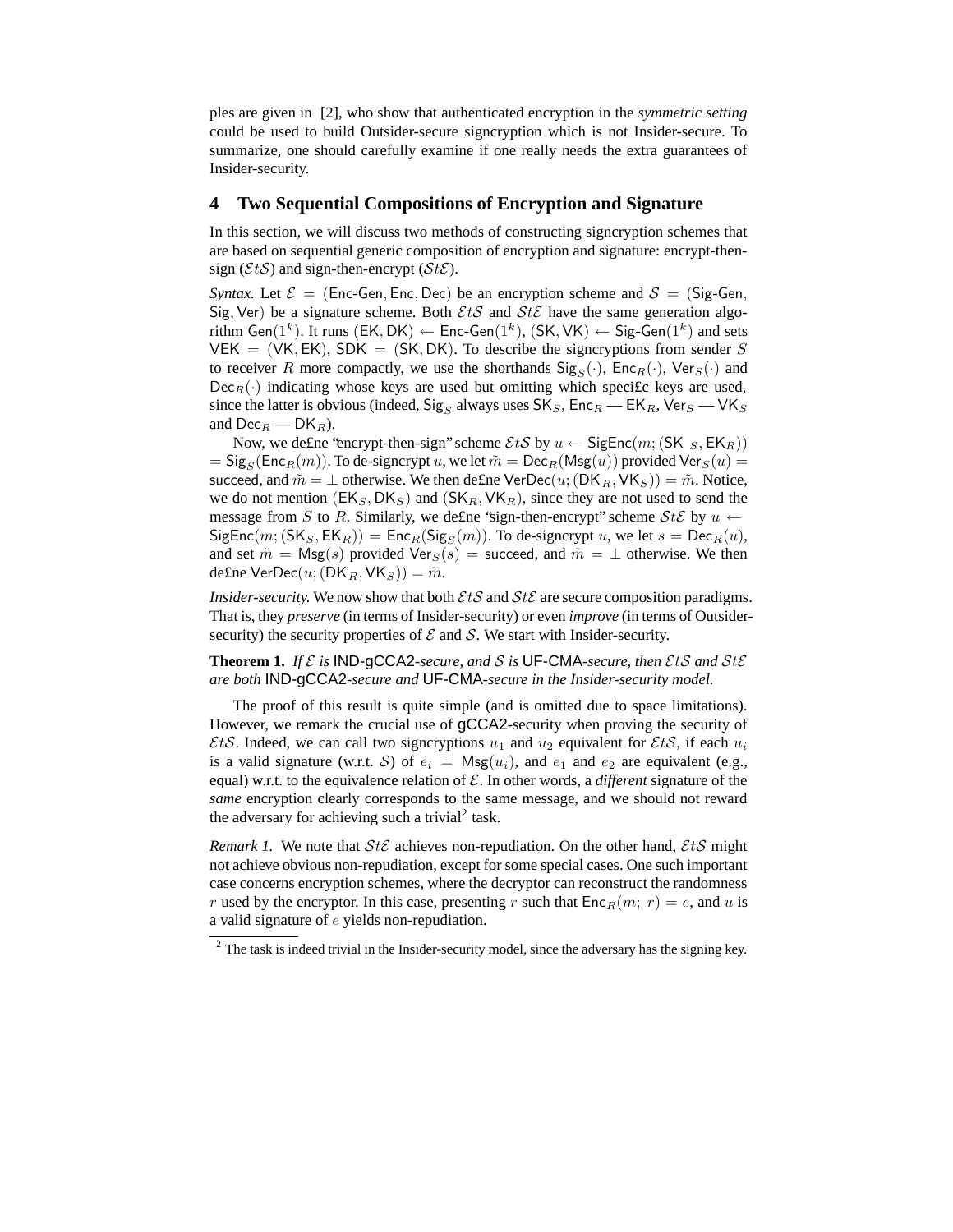We note that, for the *Insider-security* in the public-key setting, we cannot hope to *amplify* the security of the "base" signature or encryption, unlike the symmetric setting, where a proper use of a MAC allows one to increase the privacy from CPA to CCA2 security (see [5, 22]). For example, in the Insider-security for encryption, the adversary is acting as the sender and holds the signing key. Thus, it is obvious that the use of this signing key cannot protect the receiver and increase the quality of the encryption. Similar argument holds for signatures. Thus, the result of Theorem 1 is the most optimistic we can hope for in that it at least *preserves* the security of the base signature and encryption, while simultaneously achieving *both* functionalities.

*Outsider-security.* On the other hand, we show that in the weaker Outsider-security model, it is possible to amplify the security of encryption using signatures, as well as the security of signatures using encryption, *exactly* like in the symmetric setting [5, 22, 1]. This shows that Outsider-security model is quite similar to the symmetric setting: namely, from the adversarial point of view the sender and the receiver "share" the secret key (SDK<sub>S</sub>, SDK<sub>R</sub>).

**Theorem 2.** If  $\mathcal{E}$  is IND-CPA-secure, and  $\mathcal{S}$  is UF-CMA-secure, then  $\mathcal{E}$ t $\mathcal{S}$  is INDgCCA2*-secure in the Outsider- and* UF-CMA*-secure in the Insider-security models.*

We omit the proof due to space limitations. Intuitively, either the de-signcryption oracle always returns  $\perp$  to the gCCA2-adversary, in which case it is "useless" and IND-CPA-security of  $\mathcal E$  is enough, or the adversary can submit a valid signcryption  $u =$  $Sig(Enc(\cdot))$  to this oracle, in which case it breaks the UF-CMA-security of the "outside" signature  $S$ .

**Theorem 3.** If  $\mathcal{E}$  is IND-gCCA2-secure, and  $\mathcal{S}$  is UF-NMA-secure, then  $\mathcal{S}t\mathcal{E}$  is INDgCCA2*-secure in the Insider- and* UF-CMA*-secure in the Outsider-security models.*

We omit the proof due to space limitations. Intuitively, the IND-gCCA2-security of the "butside" encryption  $\mathcal E$  makes the CMA attack of UF-CMA-adversary  $\mathcal A$  "useless", by effectively hiding the signatures corresponding to  $A$ 's queried messages, hence making the attack reduced to NMA.

# **5 Parallel Encrypt and Sign**

So far we concentrated on two basic sequential composition methods, "encrypt-thensign" and "sign-then-encrypt". Another natural generic composition method would be to both encrypt the message and sign the message, denoted  $\mathcal{E}\&\mathcal{S}$ . This operation simply outputs a pair  $(s, e)$ , where  $s \leftarrow \text{Sig}_S(m)$  and  $e \leftarrow \text{Enc}_R(m)$ . One should observe that E&S preserves the authenticity property but obviously does *not* preserve the privacy of the message as the signature  $s$  might reveal information about the message  $m$ . Moreover, if the adversary knows that  $m \in \{m_0, m_1\}$  (as is the case for **IND**-security), it can see if s is a signature of  $m_0$  or  $m_1$ , thus breaking IND-security. This simple observation was also made by [5, 22]. However, we would like to stress that this scheme has a great advantage: it allows one to parallelize the expensive public key operations, which could imply signi£cant ef£ciency gains.

Thus, the question which arises is under which conditions can we design a secure signcryption scheme which would also yield itself to ef£ciency improvements such as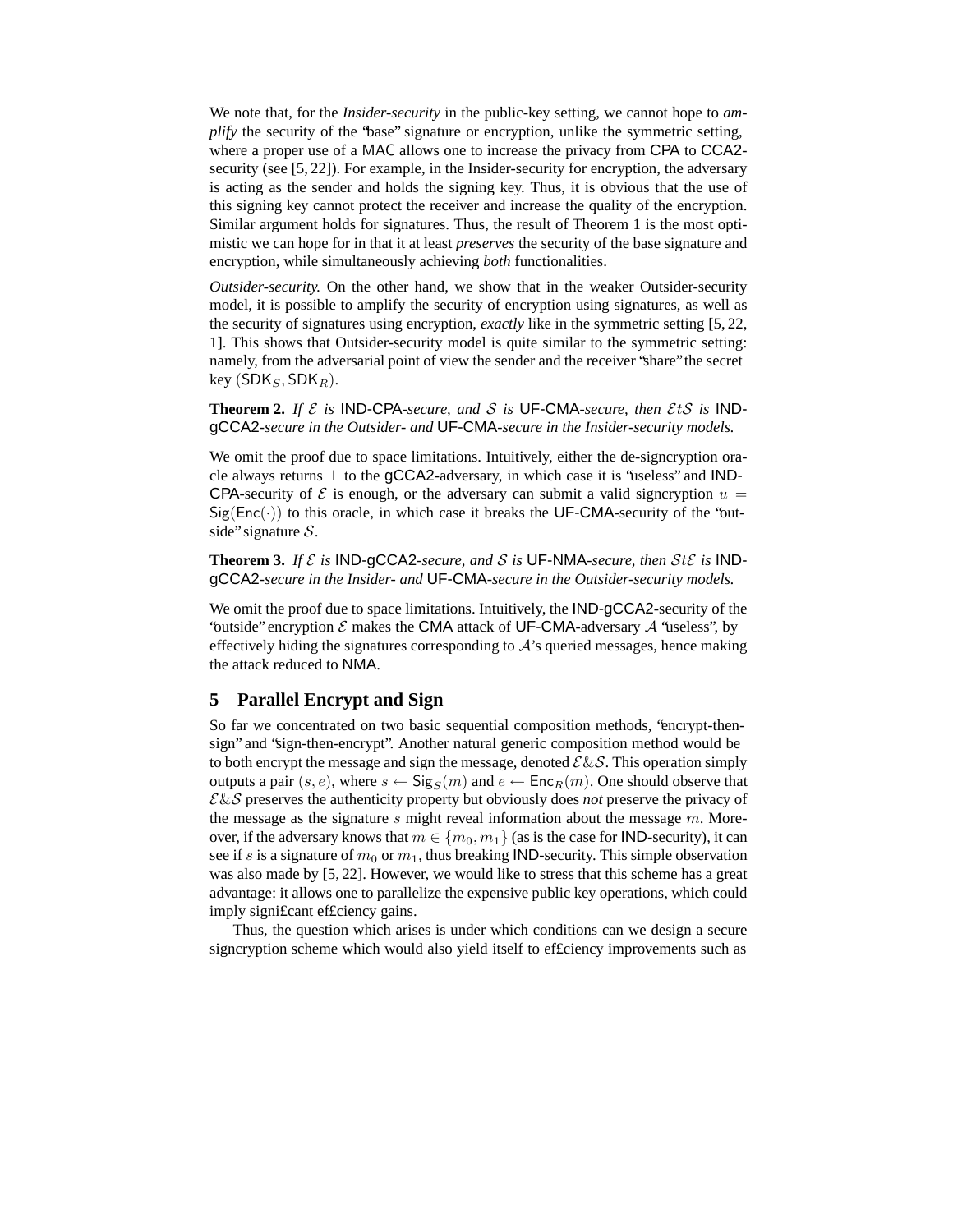parallelization of operations. More concretely, there is no reason why we should apply  $Enc_R$  and  $Sig_S$  to m itself. What if we apply some efficient "pre-processing" transformation T to the message m, which produces a pair  $(c, d)$ , and then sign c and encrypt  $d$  in parallel? Under which conditions on  $T$  will this yield a secure signcryption? Somewhat surprisingly, we show a very general result: instantiating  $T$  as a commitment scheme would enable us to both achieve a signcryption scheme and parallelize the expensive public key operations. More precisely, *relaxed commitment is necessary and suf£cient*! In the following we explain this result in more detail.

*Syntax.* Clearly, the values  $(c, d)$  produced by  $T(m)$  should be such that m is recoverable from (c, d), But which exactly the *syntax* (but not yet the *security*) of a commitment scheme, as de£ned in Section 2.3. Namely, T could be viewed as the message commitment algorithm Commit, while the message recovery algorithm is the opening algorithm Open, and we want Open(Commit $(m)$ ) = m. For a technical reason, we will also assume there exists at most one valid  $c$  for every value of  $d$ . This is done without loss of generally when commitment schemes are used. Indeed, essentially all commitment schemes have, and can always be assumed to have,  $d = (m, r)$ , where r is the randomness of Commit $(m)$ , and Open $(c,(m,r))$  just checks if Commit $(m;r) = (c,(m,r))$ before outputting m.

Now, given any such (possibly insecure)  $C =$  (Setup, Commit, Open), an encryption scheme  $\mathcal{E} = (Enc-Gen, Enc, Dec)$  and a signature scheme  $\mathcal{S} = (Sig-Gen, Sig, Ver)$ , we de£ne a new composition paradigm, which we call "commit-then-encrypt-and-sign": shortly,  $Ct\&S =$  (Gen, SigEnc, VerDec). For simplicity, we assume for now that all the participants share the same common commitment key CK (e.g., generated by a trusted party). Gen( $1^k$ ) is the same as for  $\mathcal{E}tS$  and  $\mathcal{S}t\mathcal{E}$  compositions: set VEK = (VK, EK), SDK = (SK, DK). Now, to signcrypt a message m from S to R, the sender S £rst runs  $(c, d) \leftarrow$  Commit $(m)$ , and outputs signcryption  $u = (s, e)$ , where  $s \leftarrow$  $\text{Sig}_S(c)$  and  $e \leftarrow \text{Enc}_R(d)$ . Namely, we sign the commitment c and encrypt the decommitment d. To de-signcrypt, the receiver R validates  $c = \mathsf{Msg}(s)$  using  $\mathsf{Ver}_S(s)$  and decrypts  $d = \text{Dec}_R(e)$  (outputting  $\perp$  if either fails). The £nal output is  $\tilde{m} = \text{Open}(c, d)$ . Obviously,  $\tilde{m} = m$  if everybody is honest.

*Main Result.* We have defined the new composition paradigm  $\mathcal{C}t\mathcal{E}\&S$  based purely on the syntactic properties of C,  $\mathcal E$  and S. Now we formulate which security properties of C are necessary and sufficient so that our signcryption  $\mathcal{C}t\mathcal{E}\&\mathcal{S}$  preserves the security of  $\mathcal E$  and  $\mathcal S$ . As in Section 4, we concentrate on UF-CMA and IND-gCCA2 security. Our main result is as follows:

**Theorem 4.** Assume that  $\mathcal{E}$  is  $IND-qCCA2$ -secure,  $\mathcal{S}$  is  $UF-CMA$ -secure and  $\mathcal{C}$  sat*is£es the syntactic properties of a commitment scheme. Then, in the Insider-security model, we have:*

- $\rightarrow$  CtE&S is **IND-gCCA2**-secure  $\Longleftrightarrow$  C satisfes the hiding property.
- $-$  CtE&S is UF-CMA-secure  $\Longleftrightarrow$  C satisfes the relaxed binding property.

*Thus,* CtE&S *preserves security of* E *and* S *iff* C *is a secure relaxed commitment. In particular, any secure regular commitment* C *yields secure signcryption* CtE&S*.*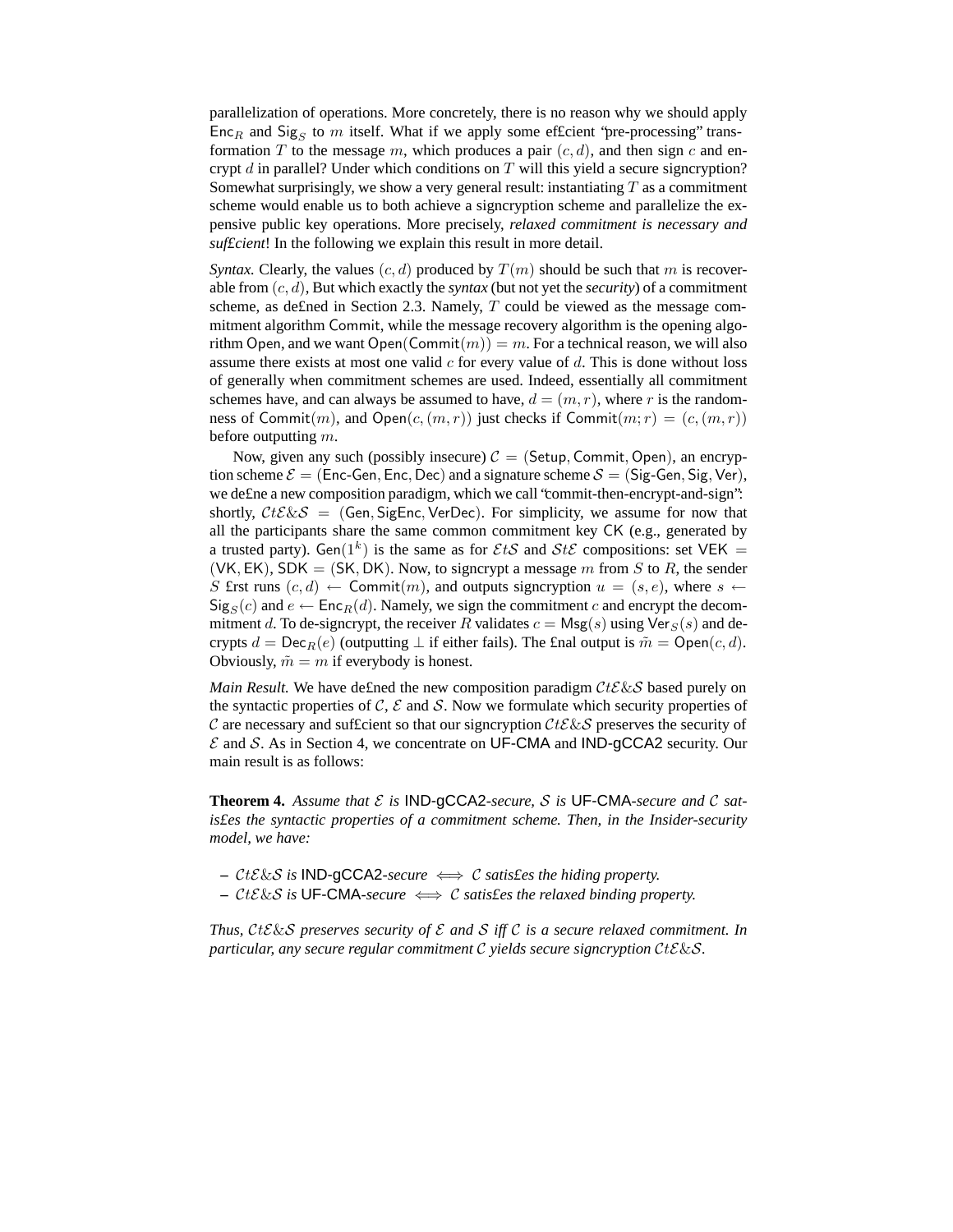We prove our theorem by proving two related lemmas of independent interest. De-  $\mathcal{E}' = (\text{Enc-Gen}', \text{Enc}')$  where (1)  $\text{Enc-Gen}' =$ Enc-Gen, (2)  $\textsf{Enc}'(m) = (c, \textsf{Enc}(d))$ , where  $(c, d) \leftarrow \textsf{Commit}(m)$ , and (3) Dec' $(c, e)$  =  $Open(c, Dec(d)).$ 

**Lemma 1.** *Assume* E *is*IND-gCCA2*-secure encryption. Then* E 0 *is*IND-gCCA2*-secure encryption iff* C *satis£es the hiding property.*

*Proof.* For one direction, we show that if  $C$  does not satisfy the hiding property, then  $E$  cannot even be IND-CPA-secure, let alone IND-gCCA2-secure. Indeed, if some adversary A can £nd  $m_0, m_1$  s.t.  $c(m_0) \not\approx c(m_1)$ , then obviously  $Enc'(m_0) \equiv (c(m_0),$  $\textsf{Enc}(d(m_0))) \not\approx (c(m_1), \textsf{Enc}(d(m_1))) \equiv \textsf{Enc}'(m_1), \text{contradicting IND-CPA-security.}$ 

Conversely, assume  $\mathcal C$  satisfes the hiding property, and let  $\mathcal R$  be the decryptionrespecting equivalence relation w.r.t. which  $\mathcal E$  is **IND-CCA2**-secure. We let the equivalence relation  $\mathcal{R}'$  for  $\mathcal{E}'$  be  $\mathcal{R}'((c_1, e_1), (c_2, e_2)) = true$  iff  $\mathcal{R}(e_1, e_2) = true$  and  $c_1 = c_2$ . It is easy to see that  $\mathcal{R}'$  is decryption-respecting, since if  $d_i = \text{Dec}(e_i)$ , then  $\mathcal{R}'((c_1, e_1), (c_2, e_2)) = true$  implies that  $(c_1, d_1) = (c_2, d_2)$ , which implies that  $m_1 = \text{Open}(c_1, d_1) = \text{Open}(c_2, d_2) = m_2.$ 

We now show IND-CCA2-security of  $\mathcal{E}'$  w.r.t.  $\mathcal{R}'$ . For that, let  $Env_1$  denote the usual environment where we place any adversary  $A'$  for  $\mathcal{E}'$ . Namely, (1) in find  $Env_1$ honestly answers the decryption queries of  $A'$ ; (2) after  $m_0$  and  $m_1$  are selected,  $Env_1$ picks a random b, sets  $(c_b, d_b) \leftarrow$  Commit $(m_b), e_b \leftarrow$  Enc $(d_b)$  and returns  $\tilde{e}$  =  $\text{Enc}'(m_b) = (c_b, e_b)$ ; (3) in guess,  $Env_1$  honestly answers decryption query  $e' = (c, e)$ provided  $\mathcal{R}'(e',\tilde{e}) = false$ . We can assume that A' never asks a query  $(c, e)$  where  $\mathcal{R}(e, e_b) = true$  but  $c \neq c_b$ . Indeed, by our assumption only the value  $c = c_b$  will check with  $d_b$ , so the answer to queries with  $c \neq c_b$  is  $\perp$  (and A' knows it). Hence, we can assume that  $\mathcal{R}'(e', \tilde{e}) = false$  implies that  $\mathcal{R}'(e, e_b) = false$ . We let  $Succ_1(\mathcal{A}')$ denote the probability  $A'$  succeeds in predicting b. Then, we define the following 'fake' environment  $Env_2$ . It is identical to  $Env_1$  above, except for one aspect: in step (2) it would return bogus encryption  $\tilde{e} = (c(0), e_b)$ , i.e. puts the commitment to the zero string 0 instead of the expected  $c_b$ . In particular, step (3) is the same as before with the understanding that  $\mathcal{R}'(e^{\overline{t}},\tilde{e})$  is evaluated with the fake challenge  $\tilde{e}$ . We let  $\text{Succ}_2(\mathcal{A}')$ be the success probability of  $A$  in  $Env_2$ .

We make two claims: (a) using the hiding property of  $C$ , no PPT adversary  $A'$  can distinguish  $Env_1$  from  $Env_2$ , i.e.  $|\text{Succ}_1(\mathcal{A}') - \text{Succ}_2(\mathcal{A}')| \leq \text{negl}(k)$ ; (b) using IND**gCCA2**-security of  $\mathcal{E}$ ,  $\text{Succ}_2(\mathcal{A}') < \frac{1}{2} + \text{negl}(k)$ , for any PPT  $\mathcal{A}'$ . Combined, claims (a) and (b) imply the lemma.

*Proof of Claim (a).* If for some  $A'$ , Succ<sub>1</sub> $(A')$  – Succ<sub>2</sub> $(A') > \varepsilon$  for non-negligible  $\varepsilon$ , we create  $\mathcal{A}_1$  that will break the hiding property of C.  $\mathcal{A}_1$  picks (EK, DK)  $\leftarrow$  Enc-Gen $(1^k)$ by itself, and runs  $A'$  (answering its decryption queries using DK) until  $A'$  outputs  $m_0$  and  $m_1$ . At this stage  $A_1$  picks a random  $b \leftarrow \{0, 1\}$ , and claims to be able to distinguish  $c(0)$  from  $c_b = c(m_b)$ . When presented with  $\tilde{c}$  — a commitment to either 0 or  $m_b = A_1$  will return to  $A'$  the 'ciphertext''  $\tilde{e} = (\tilde{c}, e_b)$ .  $A_1$  will then again run  $A'$  to completion refusing to decrypt e' such that  $\mathcal{R}'(e', \tilde{e}) = true$ . When A' outputs  $\tilde{b}$ , A<sub>1</sub> says that the message was  $m_b$  if A' succeeds ( $\tilde{b} = b$ ), and says 0 otherwise. It is easy to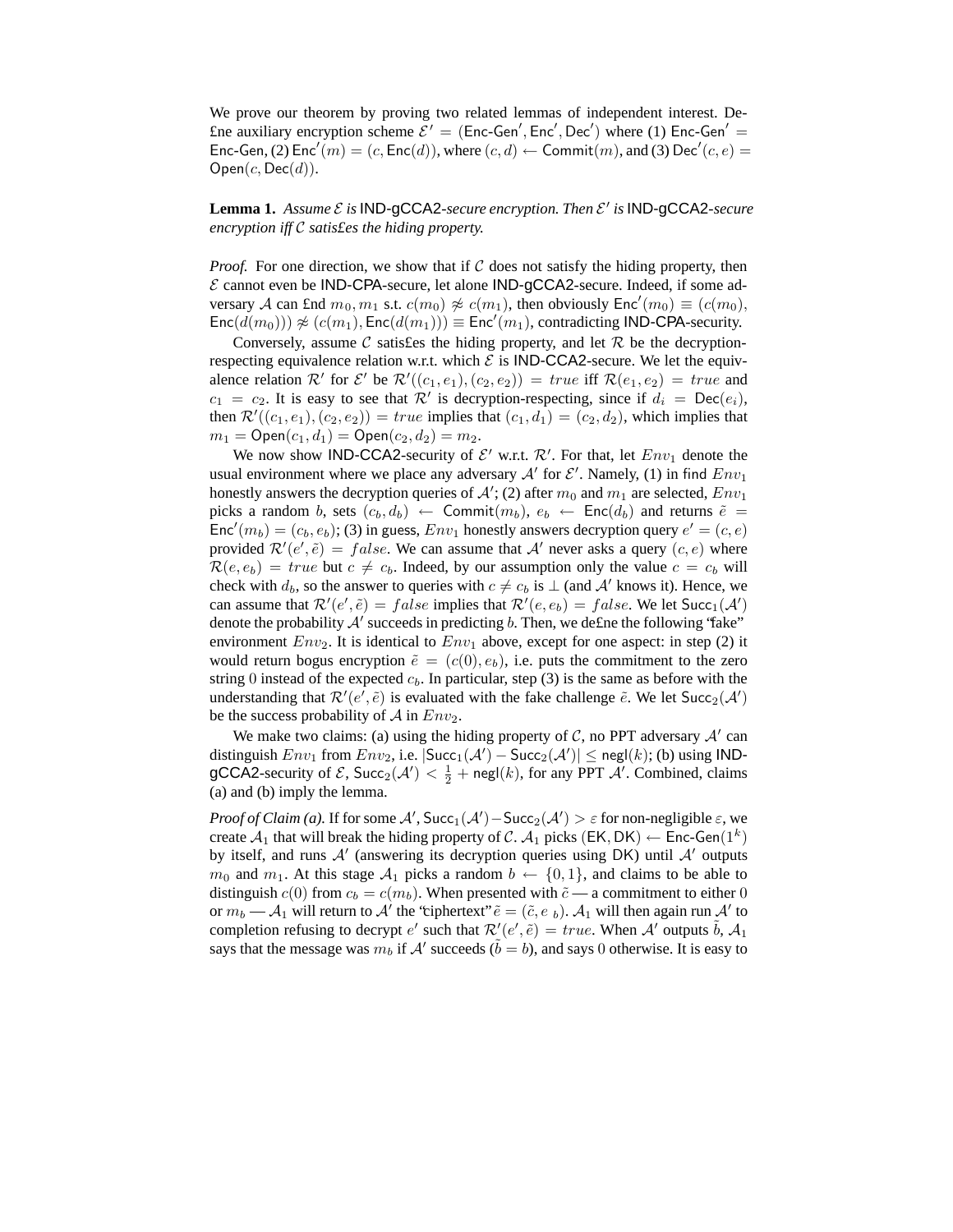check that in case  $\tilde{c} = c(m_b) = c_b$ , A' was run exactly in  $Env_1$ , otherwise — in  $Env_2$ , which easily implies that  $Pr(\mathcal{A}_1 \text{ succeeds}) \geq \frac{1}{2} + \frac{\epsilon}{2}$ , a contradiction.

*Proof of Claim (b).* If for some  $A'$ ,  $Succ_2(A') > \frac{1}{2} + \varepsilon$ , we create  $A_2$  which will break IND-gCCA2-security of  $\mathcal{E}$ . Specifically,  $\mathcal{A}_2$  can simulate the decryption query  $e' = (c, e)$  of A' by asking its own decryption oracle to decrypt  $d = \text{Dec}(e)$ , and returning Open $(c, d)$ . When A' outputs  $m_0$  and  $m_1$ ,  $\mathcal{A}_2$  sets  $(c_i, d_i) \leftarrow$  Commit $(m_i)$ and claims to distinguish  $d_0$  and  $d_1$ . When given challenge  $e_b \leftarrow \text{Enc}(d_b)$  for unknown b,  $A_2$  gives A' the challenge  $\tilde{e} = (c(0), e_b)$ . Then, again,  $A_2$  uses its own decryption oracle to answer all queries  $e' = (c, e)$  as long as  $\mathcal{R}'(e', \tilde{e}) = false$ . From the definition of  $\mathcal{R}'$  and our assumption earlier, we see that  $\mathcal{R}(e, e_b) = false$  as well, so all such queries are legal. Since  $A_2$  exactly recreates the environment  $Env_2$  for  $A', A_2$  succeeds with probability  $\text{Succ}_2(\mathcal{A}') > \frac{1}{2} + \varepsilon$ .

We note that the £rst part of Theorem 4 follows using exactly the same proof as Lemma 1. Only few small changes (omitted) are needed due to the fact that the commitment is now signed. We remark only that IND-gCCA2 security is again important here. Informally, IND-gCCA2-security is robust to easily recognizable and invertible changes of the ciphertext. Thus, signing the commitment part — which is polynomially veri£able — does not spoil IND-gCCA2-security.

We now move to the second lemma. We define auxiliary signature scheme  $S' =$  $(Sig-Gen', Sig', Ver')$  as follows: (1)  $Sig-Gen' = Sig-Gen$ , (2)  $\overline{Sig'(m)} = (\overline{Sig(c)}, d)$ , where,  $(c, d) \leftarrow$  Commit $(m)$ ), (3) Ver'(s, d) = succeed iff Ver(s) = succeed and Open( $Msg(s), d$ )  $\neq \perp$ .

**Lemma 2.** *Assume* S *is* UF-CMA*-secure signature. Then* S 0 *is* UF-CMA*-secure signature iff* C *satis£es the relaxed binding property.*

*Proof.* For one direction, we show that if C does not satisfy the relaxed binding property, then  $S'$  cannot be UF-CMA-secure. Indeed, assume for some adversary  $A$  can produce m such that when  $(c, d) \leftarrow$  Commit $(m)$  is generated and given to A, A can £nd (with non-negligible probability  $\varepsilon$ ) a value  $d'$  such that  $Open(c, d') = m'$  and  $m' \neq m$ . We build a forger  $A'$  for  $S'$  using A.  $A'$  gets m from A, and asks its signing oracle to sign m. A' gets back  $(s, d)$ , where s is a valid signature of c, and  $(c, d)$  is a random commitment pair for m. A' gives  $(c, d)$  to A, and gets back (with probability  $\varepsilon$ ) the value d' such that  $\widehat{Open}(c, d') = m'$  different from m. But then  $(s, d')$  is a valid signature (w.r.t.  $\mathcal{S}'$ ) of a 'hew" message m', contradicting the UF-CMA-security of  $\mathcal{S}$ .

Conversely, assume some forger  $A'$  breaks the UF-CMA-security of  $S'$  with nonnegligible probability  $\varepsilon$ . Assume A' made (wlog exactly)  $t = t(k)$  oracle queries to Sig' for some polynomial  $t(k)$ . For  $1 \le i \le t$ , we let  $m_i$  be the *i*-th message  $A'$  asked to sign, and  $(s_i, d_i)$  be its signature (where  $(c_i, d_i) \leftarrow \text{Commit}(m_i)$  and  $s_i \leftarrow \text{Sig}(c_i)$ ). We also let  $m, s, d, c$  have similar meaning for the message that  $A'$  forged. Finally, let Forged denote the event that  $c \notin \{c_1, \ldots, c_t\}$ . Notice,

 $\varepsilon$  < Pr( $\mathcal{A}'$  succeeds) = Pr( $\mathcal{A}'$  succeeds  $\wedge$  Forged) + Pr( $\mathcal{A}'$  succeeds  $\wedge$  Forged)

Thus, at least one of the probabilities above is  $\geq \varepsilon/2$ . We show that the first case contradicts the UF-CMA-security of  $S$ , while the second case contradicts the relaxed binding property of  $\mathcal{C}$ .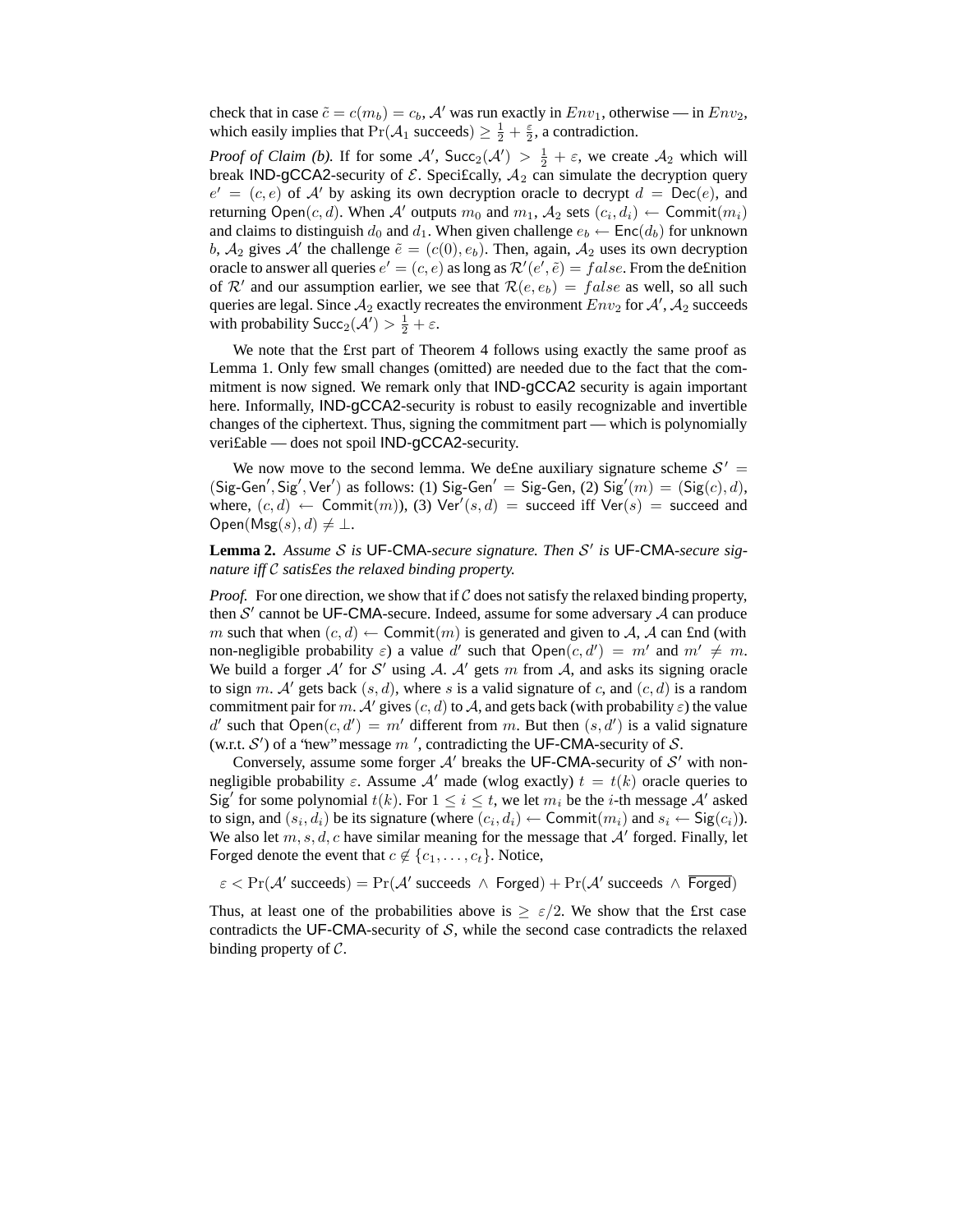*Case 1:* Pr( $\mathcal{A}'$  *succeeds*  $\land$  Forged)  $\geq \varepsilon/2$ . We construct a forger  $\mathcal{A}_1$  for S. It simulates the run of  $A'$  by generating a commitment key CK by itself, and using its own signing oracle to answer the signing queries of  $\mathcal{A}'$ : set  $(c_i, d_i) \leftarrow \text{Commit}(m_i)$ , get  $s_i \leftarrow$  $Sig'(c_i)$  from the oracle, and return  $(s_i, d_i)$ . When A' forges a signature  $(s, d)$  of m w.r.t.  $S'$ ,  $A_1$  forges a signature s of c w.r.t. S. Notice, c is a 'hew forgery" in S iff Forged happens. Hence,  $A_1$  succeeds with probability at least  $\varepsilon/2$ , a contradiction to UF-CMA-security of  $S$ .

*Case* 2:  $Pr(A' \text{ succeeds } \wedge \overline{\text{Forged}}) \ge \varepsilon/2$ . We construct an adversary  $A_2$  contradicting the relaxed binding property of C.  $A_2$  will generate its own key pair (SK, VK)  $\leftarrow$ Sig-Gen(1<sup>k</sup>), and will also pick a random index  $1 \le i \le t$ . It simulates the run of A' in a standard manner (same way as  $A_1$  above) up to the point where  $A'$  asks its *i*-th query  $m_i$ . At this stage  $A_2$  outputs  $m_i$  as its output to the find stage. When receiving back random  $(c_i, d_i) \leftarrow$  Commit $(m_i)$ , it uses them to sign  $m_i$  as before (i.e., returns  $(Sig(c_i), d_i)$  to  $\mathcal{A}'$ ), and keeps simulating the run of  $\mathcal{A}'$  in the usual manner. When  $\mathcal{A}$ outputs the forgery  $(s, d)$  of a message m,  $A_2$  checks if  $c_i = c$  (Msg $(s)$ ) and  $m_i \neq m$ . If this fails, it fails as well. Otherwise, it outputs  $d$  as its final output to the collide stage. We note that when Forged does not happen, i.e.  $c \in \{c_1 \dots c_t\}$ , we have  $c = c_i$  with probability at least  $1/t$ . Thus, with overall non-negligible probability  $\varepsilon/(2t)$  we have that: (1)  $m \neq m_i$  ( $A'$  outputs a new message m); (2)  $c_i = c$  (Forged did not happen and  $A_2$  correctly guessed i such that  $c_i = c$ ); (3) Open $(c, d) = m$  and Open $(c, d_i) = m_i$ . But this exactly means that  $A_2$  broke the relaxed binding property of C, a contradiction.

We note that the second part of Theorem 4 follows using exactly the same proof as Lemma 2. Only few small changes are needed due to the fact that the decommitment is now encrypted (e.g., the adversary chooses its own encryption keys and performs decryptions on its own). This completes the proof of Theorem 4.

*Remark* 2. We note that  $C$ t $\&$  $S$  achieves non-repudiation by Lemma 2. Also note that the necessity of relaxed commitments holds in the weaker Outsider-security model as well. Finally, we note that  $Ct\&S$  paradigm successfully applies to the symmetric setting as well.

*Remark* 3. We remark that in practice,  $\mathcal{C}t\mathcal{E}\&S$  could be faster or slower than the sequential  $E$ t $S$  and  $S$ t $E$  compositions, depending on the specifics C,  $E$  and S. For most efficiency on the commitment side, however, one can use the simple commitment  $c =$  $H(m, r)$ ,  $d = (m, r)$ , where r is a short random string and H is a cryptographic hash function (analyzed as a random oracle). For provable security, one can use an almost equally ef£cient commitment scheme of [11, 18] based on CRHF's.

## **6 On-line/Off-line Signcryption**

Public-key operations are expensive. Therefore, we examine the possibility of designing signcryption schemes which could be run in two phases: (1) the *off-line* phase, performed before the messages to be signcrypted is known; and (2) the *on-line* phase, which uses the message and the pre-computation of the off-line stage, to efficiently produce the required signcryption. We show that the  $\mathcal{C}t\mathcal{E}\&\mathcal{S}$  paradigm is ideally suited for such a task, but £rst we recall a similar notion for ordinary signatures.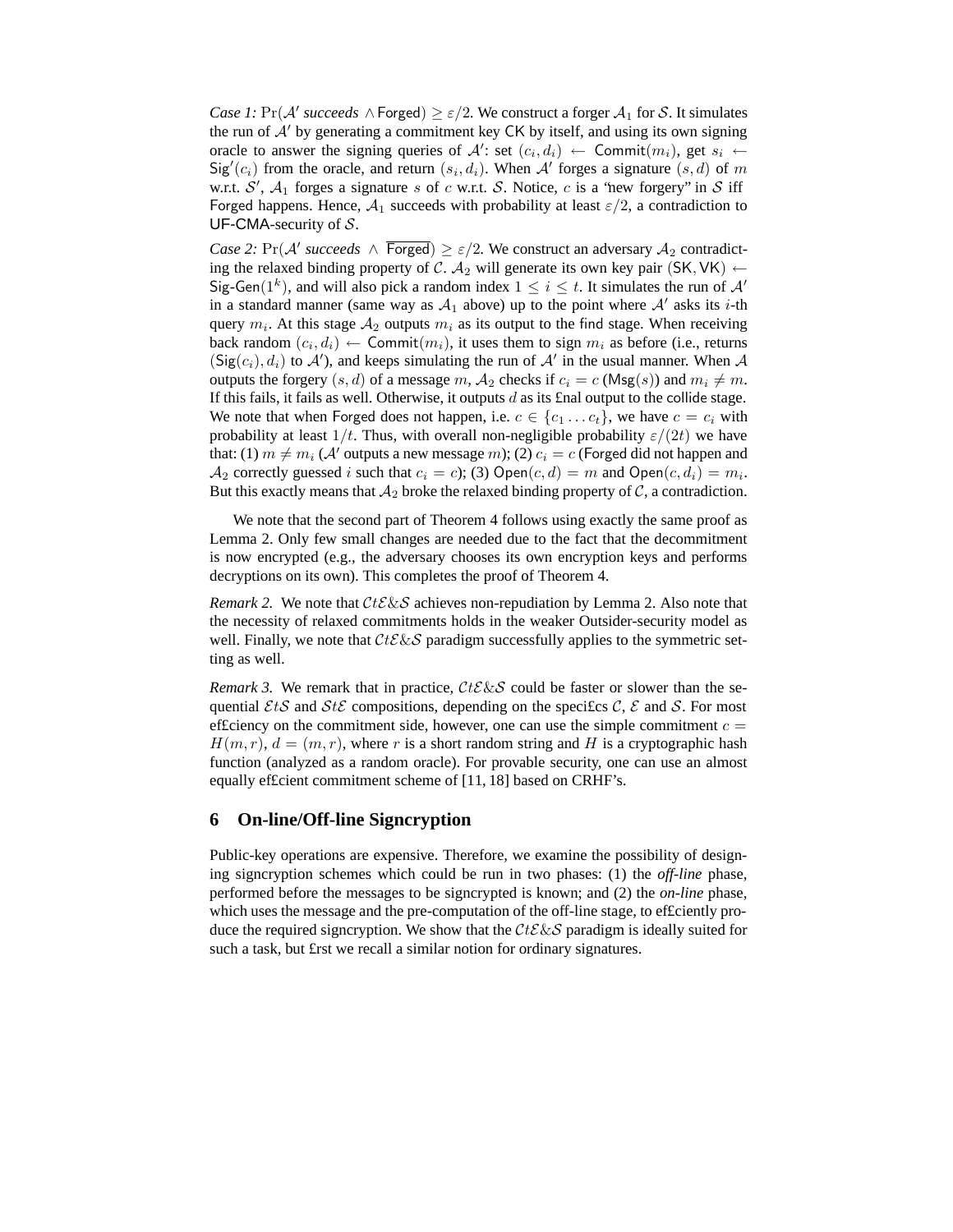*On-line/Off-line Signatures.* On-line/Off-line signatures where introduced by Even et al. [14] who presented a general methodology to transform any signature scheme into a more ef£cient on-line/off-line signature (by using so called "one-time" signatures). Their construction, however, is mainly of theoretical interest. Recently, Shamir and Tauman [30] introduced the following much more ef£cient method to generate online/off-line signatures, which they called "hash-sign-switch". The idea is to use *trapdoor commitments* (see Section 2.3) in the following way. The signer S chooses two pairs of keys: regular signing keys  $(SK, VK) \leftarrow$  Sig-Gen $(1<sup>k</sup>)$ , and trapdoor commitment keys (TK, CK)  $\leftarrow$  Setup(1<sup>k</sup>). S keeps (SK, TK) secret, and publishes (VK, CK). In the off-line phase, S prepares  $(c, d_0) \leftarrow$  Commit<sub>CK</sub> $(0)$ , and  $s \leftarrow$  Sig<sub>SK</sub> $(c)$ . In the on-line phase, when the message m arrives, S creates "fake" decommitment  $(c, d) \leftarrow$ Switch<sub>TK</sub>( $(c, d_0)$ , m) to m, and outputs  $(s, d)$  as the signature. To verify, the receiver R checks that s is a valid signature of  $c = \mathsf{Msg}(s)$ , and  $\mathsf{Open}_{\mathsf{CK}}(c, d) = m$ .

Notice, this is very similar to the auxiliary signature scheme  $S'$  we used in Lemma 2. The only difference is that the 'fake' pair  $(c, d)$  is used instead of Commit $(m)$ . However, by the trapdoor collisions property of trapdoor commitments, we get that  $(c, d) \approx$ Commit $(m)$ , and hence Lemma 2 — true for any commitment scheme — implies that this modi£ed signature scheme is indeed secure (more detailed proof is given in [30]). Thus, the resulting signature S'' essentially returns the same  $(Sig(c), d)$  as S', except that the expensive signature Sig is computed in the off-line phase.

*"Hash-Sign-Switch" for Signcryption.* Now, we could use the on-line/off-line signature S" above with any of our composition paradigms:  $E tS$ ,  $StE$  or  $C tE \& S$ . In all cases this would move the actual signing operation into the off-line phase. For example,  $\mathcal{E}$ t $\mathcal{S}$  will (essentially) return  $(Sig(c(e)), d(e))$ , where  $e \leftarrow \text{Enc}(m)$ ; while  $\mathcal{S}$ t $\mathcal{E}$  will return  $Enc(Sig(c(m)), d(m))$ . We could also apply it "directly" to the  $\mathcal{C}t\mathcal{E}\&\mathcal{S}$  scheme. However, CtE&S scheme *already uses commitments*! So let us see what happens when we use a trapdoor commitment  $C$  instead of any general commitment. We see that we still return  $(Sig(c), Enc(d))$  (where  $(c, d) \leftarrow Switch(Commit(0), m) \approx Commit(m)),$ except the expensive signature part is performed off-line, exactly as we wish. Thus,  $Ct\mathcal{E}\&S$  yields a more efficient (and provably secure by Theorem 4) on-line/off-line implementation than the one we get by blindly applying the "hash-sign-switch" technique to the  $E$ t $S$  or  $StE$  schemes.

We remark that in this scheme the trapdoor key  $TK$  has to be known to the sender, but not to the receiver. Hence, each user  $P$  has to generate its own pair (TK, CK) during key generation, keeping TK as part of  $SDK_P$ . Also, P should use its own  $CK_P$ when sending messages, and the sender's CK when receiving messages. Notice, since trapdoor commitments are *information-theoretically* hiding, there is no danger for the receiver that the sender chooses a "bad" commitment key (the hiding property is satis£ed for all CK's, and it is in sender's interest to choose CK so that the binding is satis£ed as well).

*Adding On-line/Off-line Encryption.* We have successfully moved the expensive publickey signature to the off-line phase. What about public-key encryption? We can use the folklore technique of integrating public- and secret-key encryptions:  $Enc'_{EK}(m)$  $(Enc_{EK}(r), E_r(m))$ . Namely, we encrypt a random secret-key r for symmetric encryption  $E$ , and then encrypt the actual message m using  $E$  with the key r. Clearly, we can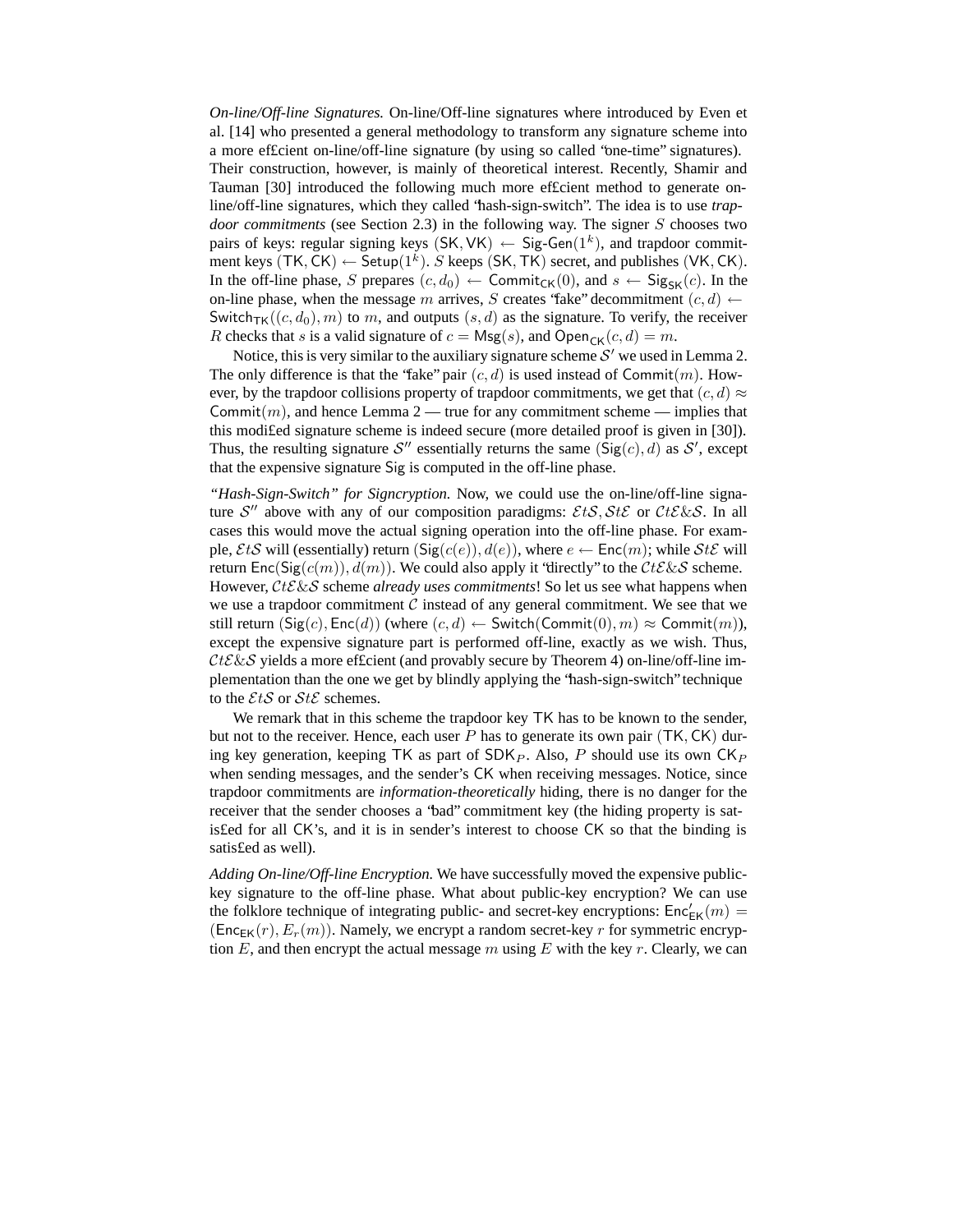do the (much more expensive) public-key encryption  $\mathsf{Enc}_{\mathsf{FK}}(r)$  in the off-line stage. Surprisingly, this folklore technique, which is being extensively used in practice, has only recently been formally analyzed in the CCA2-setting by [12]. Translated to our terminology, IND-gCCA2-secure Enc and E yield IND-gCCA2-secure Enc' above ([12] showed this for regular IND-CCA2-security). As a side remark, in the random oracle model, clever integration of public- and secret-key encryption allows us to get IND- $CCA2$ -secure Enc<sup>7</sup> starting from much less secure base encryption Enc (e.g., see [15, 25]). Thus, making encryption off-line can also amplify its security in this setting.

*Final Scheme.* To summarize, we get the following very ef£cient on-line/off-line signcryption scheme from any signature S, public-key encryption  $\mathcal{E}$ , trapdoor commitment C, and symmetric encryption E: (1) in the off-line stage generate  $(c, d_0) \leftarrow$ Commit<sub>CKs</sub>(0), and prepare  $e_1 \leftarrow \text{Enc}_{\text{EK}_R}(r)$ , and  $s \leftarrow \text{Sig}_{\text{SK}_S}(c)$ ; (2) in the on-line stage, create  $(c, d) \leftarrow$  Switch<sub>TKs</sub>  $((c, d_0), m)$ ,  $e_2 \leftarrow E_r(d)$ , and return  $(s, (e_1, e_2))$ . In essence, we efficiently compute and return  $(Sig(c),(Enc(r), E_r(d)))$ , where  $(c, d) \approx$ Commit $(m)$ . Since the switching operation and the symmetric encryption are usually very fast, we get signi£cant ef£ciency gain. Decryption and veri£cation are obvious.

# **7 Multi-User Setting**

*Syntax.* So far we have concentrated on the network of two users: the sender S and the receiver R. Once we move to the full-¤edged multi-user network, several new concerns arise. First, users must now have identities. We denote by  $\mathsf{ID}_P$  the identity of user P. We do not impose any constraints on the identities, other than they should be easily recognizable by everyone in the network, and that users can easily obtain the public key VEK<sub>P</sub> from  $ID_P$  (e.g.,  $ID_P$  could be VEK<sub>P</sub>). Next, we change the syntax of the signcryption algorithm SigEnc to both take and output the identity of the sender and the receiver. Specifically, (1) the signcryption for user S, on input,  $(m, \text{ID}_{S}, \text{ID}_{R'})$ , uses VEK<sub>R<sup>'</sup></sub> and generates  $(u, \text{ID}_S, \text{ID}_{R'})$  provided  $\text{ID}_S = \text{ID}_{S'}$ ; (2) the de-signcryption for user R, on input  $(u, \mathsf{ID}_{S}, \mathsf{ID}_{R})$ , uses VEK<sub>S'</sub> and outputs  $\tilde{m}$  provided  $\mathsf{ID}_R = \mathsf{ID}_{R'}$ . It must be clear from which S' the message  $\tilde{m}$  came from. Otherwise this will not be able to satisfy the security property described below.

*Security.* To break the Outsider-security between a pair of designated users S and R, A is assumed to have all the secret keys beside  $SDK_S$  and  $SDK_R$ , and has access to the signcryption oracle of S (which it can call with *any*  $ID_{R'}$  and not just  $ID_R$ ) and the de-signcryption oracle for R (which it can call with *any*  $ID_{S'}$  and not just  $ID_S$ ). Naturally, to break the UF-CMA-security,  $A$  has to come up with a valid signcryption  $(u, \text{ID}_S, \text{ID}_R)$  of the message m such that  $(m, \text{ID}_S, \text{ID}_R)$  was not queried earlier to the signcryption oracle of  $S$ . Similarly, to break IND-gCCA2-security of encryption,  $A$  has to come up with  $m_0$  and  $m_1$  such that it can distinguish SigEnc( $m_0$ ,  $|D_S, |D_R\rangle$ ) from SigEnc( $m_1$ , ID<sub>S</sub>, ID<sub>R</sub>). Of course, given a challenge (u, ID<sub>S</sub>, ID<sub>R</sub>), A is disallowed to ask the de-signcryption oracle for  $\overline{R}$  a query  $(u', \overline{\mathsf{ID}}_S, \overline{\mathsf{ID}}_R)$  where  $\mathcal{R}(u, u') = true$ .

We de£ne Insider-security in an analogous manner, except now the adversary has all the secret keys except  $SDK_S$  when attacking authenticity or  $SDK_R$  when attacking privacy. Also, for UF-CMA-security, a forgery  $(u, \mathsf{ID}_S, \mathsf{ID}_{R'})$  of a message m is "new" as long as  $(m, \mathsf{ID}_S, \mathsf{ID}_{R'})$  was not queried (even though  $(m, \mathsf{ID}_S, \mathsf{ID}_{R''})$  could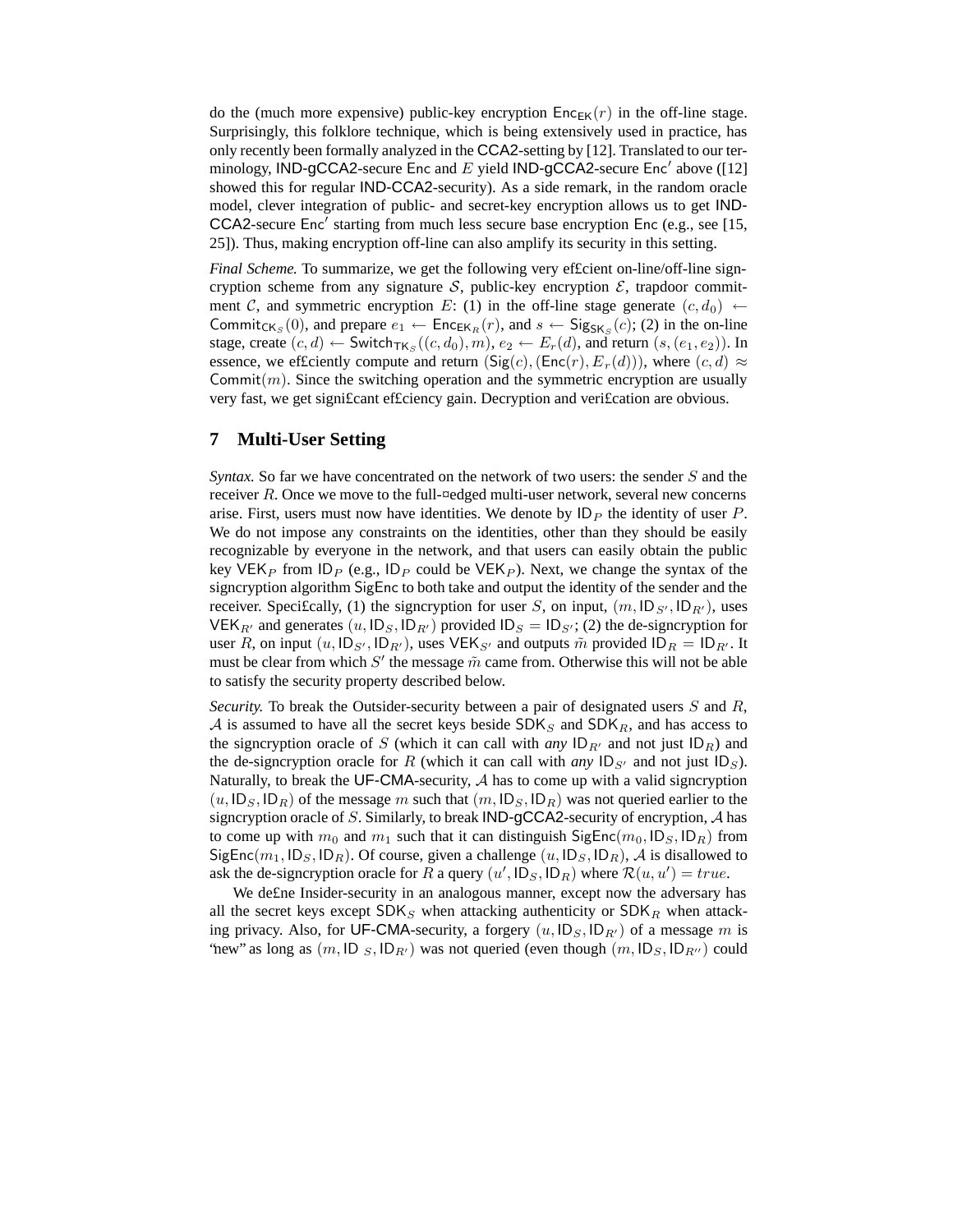be queried). Similarly, A could choose to distinguish signcryptions  $(m_0, \text{ID}_{S'}, \text{ID}_R)$ from  $(m_1, \mathsf{ID}_{S'}, \mathsf{ID}_R)$  (for any S'), and only has the natural restriction on asking designcryption queries of the form  $(u, \mathsf{ID}_{S'}, \mathsf{ID}_R)$ , but has no restrictions on using  $\mathsf{ID}_{S''} \neq$  $ID_{S'}$ .

*Extending Signcryption.* We can see that the signcryption algorithms that we use so far have to be upgraded, so that they use the new inputs  $ID<sub>S</sub>$  and  $ID<sub>R</sub>$  in non-trivial manner. For example, if the  $EtS$  method is used in the multi-user setting, the adversary  $A$  can easily break the gCCA2-security, even in the Outsider-model. Indeed, given the challenge  $u = (Sig_S(e), ID_S, ID_R)$ , where  $e = Enc_R(m_b)$ , A can replace the sender's signature with its own by computing  $u' = (Sig_A(e), ID_A, ID_R)$  and ask R to de-signcrypt it. Since A has no restrictions on using  $ID_A \neq ID_S$  in its de-signcryption oracle queries, A can effectively obtain the decryption of  $e$  (i.e.  $m_b$ ). Similar attack on encryption holds for the  $StE$  scheme, while in  $CtE\&S$  both the encryption and the signature suffer from these trivial attacks.

It turns out there is a general simple solution to this problem. For any signcryption scheme  $SC = (Gen, SigEnc, VerDec)$  designed for the two-user setting (like  $Ets$ , StE, CtE&S), we can transform it into a multi-user signcryption scheme  $SC' = (Gen,$ SigEnc', VerDec') as follows:  $\mathsf{SigEnc}'_S(m, \mathsf{ID}_S, \mathsf{ID}_R) = (\mathsf{SigEnc}_S(m, \mathsf{ID}_S, \mathsf{ID}_R), \mathsf{ID}_S)$  $ID_R$ ), and  $VerDec'_R(u, ID_S, ID_R)$  gets  $(m, \alpha, \beta) = VerDec_R(u)$  and outputs m only if  $\alpha = I\Box_S$  and  $\beta = I\Box_R$ . It is easy to see that the security properties of the two-user signcryption scheme is preserved in the multi-user setting by the transformation; namely, whatever properties  $SC$  has in the two-user setting,  $SC'$  will have in the multi-user setting. (The proof is simple and is omitted. Intuitively, however, the transformation effectively binds the signcryption output to the users, by computing signcryption as a function of the users' identities.)

Moreover, one can check quite easily that we can be a little more efficient in our compositions schemes. Namely, whatever security was proven in the two-user setting remains unchanged for the multi-user setting as long as we follow these simple changes:

- 1. Whenever *encrypting* something, include the identity of the *sender*  $\mathsf{ID}_S$  together with the encrypted message.
- 2. Whenever *signing* something, include the identity of the *receiver*  $ID_R$  together with the signed message .
- 3. On the receiving side, whenever either the identity of the sender or of the receiver do not match what is expected, output ⊥.

Hence, we get the following new analogs for  $\mathcal{E}$ t $\mathcal{S}$ ,  $\mathcal{S}$ t $\mathcal{E}$  and  $\mathcal{C}$ t $\mathcal{E}$  $\mathcal{S}$ :

- $-$  *EtS* returns (Sig<sub>S</sub>(Enc<sub>R</sub>(m, ID<sub>S</sub>), ID<sub>R</sub>), ID<sub>S</sub>, ID<sub>R</sub>).
- $-$  StE returns ( $\mathsf{Enc}_R(\mathsf{Sig}_S(m, \mathsf{ID}_R), \mathsf{ID}_S)$ ,  $\mathsf{ID}_S, \mathsf{ID}_R)$ .
- $-$  CtE&S returns (Sig<sub>S</sub>(c, ID<sub>R</sub>), Enc<sub>R</sub>(d, ID<sub>S</sub>), ID<sub>S</sub>, ID<sub>R</sub>), where (c, d)  $\leftarrow$  Commit(m).

## **8 On CCA2 Security and Strong Unforgeability**

This section will be mainly dedicated to the conventional notion of CCA2-attack for encryption. Much of the discussion also applies to a related notion of strong unforgeability, sUF, for signatures. Despite the fact that one speci£es the attack model, and the other — the adversary's goal, we will see that the relation between gCCA2/CCA2, and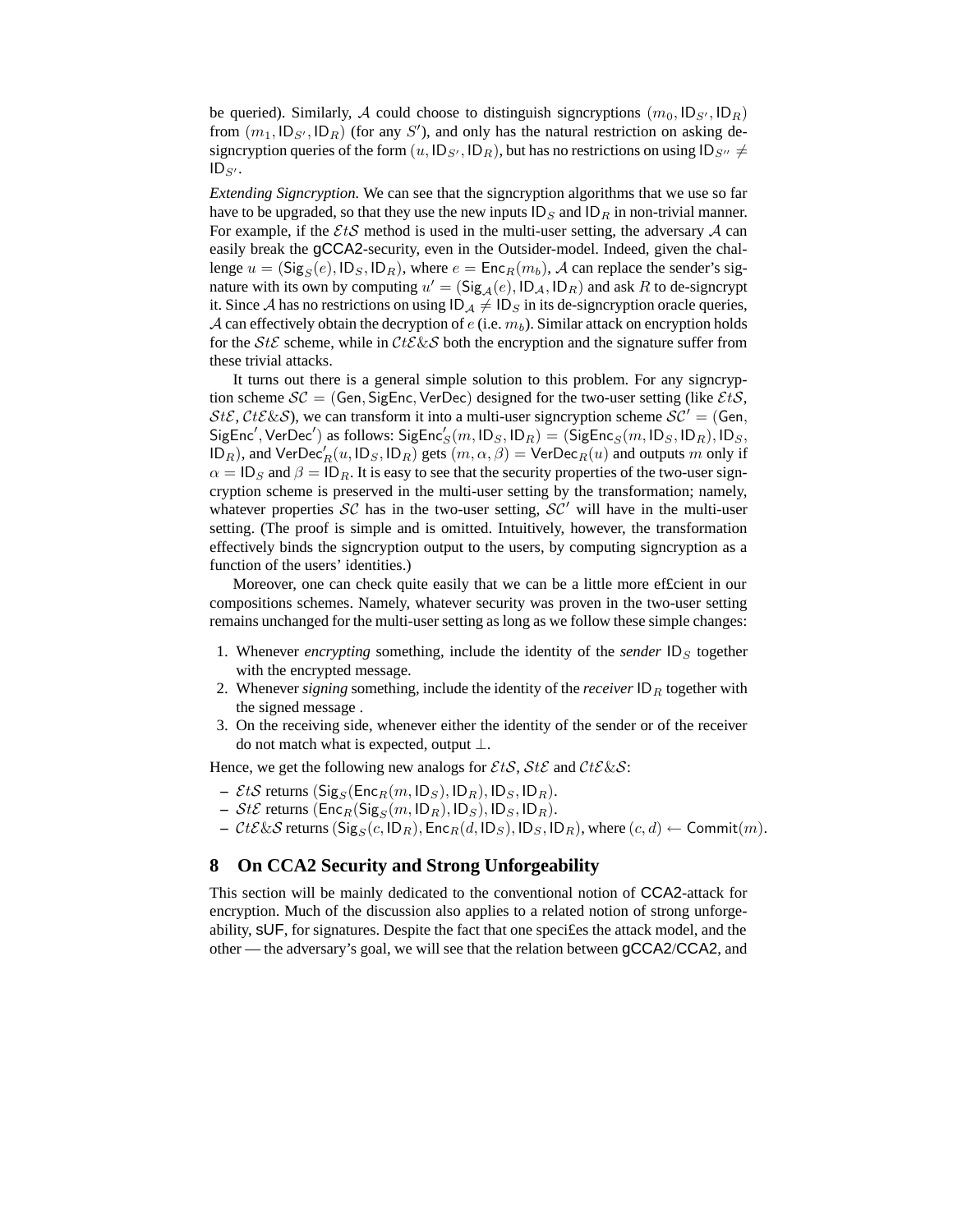UF/sUF notions is quite similar. We will argue that: (1) gCCA2-attack and UF-security are better suited for a "good" *de£nition* than their stronger but syntactically ill CCA2 and sUF counterparts; (2) it is unlikely that the extra strength of CCA2 w.r.t. gCCA2 and sUF w.r.t. UF will £nd any useful applications.

Of course, what is stated above is a subjective opinion. Therefore, we brie¤y remark which of our previous results for signcryption (stated for gCCA2/UF notions) extend to the CCA2/sUF notions. Roughly, half of the implications still hold, while the other half fails to do so. As one representative example,  $\mathcal{E}tS$  is no longer CCA2-secure even if  $\mathcal E$  is CCA2-secure. A "counter-example" comes when we use a perfectly possible UF-CMA-secure signature scheme  $S$  which always appends a useless bit during signing. By simply ¤ipping this bit on the challenge ciphertext, CCA2-adversary is now "allowed" to use the decryption oracle and recover the plaintext. The arti£cial nature of this "counter-example" is perfectly highlighted by Theorem 1, which shows that the **IND-gCCA2-security of**  $\mathcal{E}$ **tS is preserved.** 

*De£nitional Necessity.* Even more explicitly, appending a useless (but harmless) bit to a CCA2-secure encryption no longer leaves it CCA2-secure. It seems a little disturbing that this clearly harmless (albeit useless) modi£cation does not satisfy the *de£nition* of "secure encryption". The common answer to the above criticism is that there is nothing wrong if we became overly strict with our de£nitions, as long as (1) the de£nitions do not allow for "insecure" schemes; and (2) we can meet them. In other words, the fact that some secure, but "useless" constructions are ruled out can be tolerated. However, as we illustrated for the £rst time, the conventional CCA2 notion *does* rule out some secure "useful" constructions as well. For example, it might have led one to believe that the  $E$ t $S$  scheme is generically insecure and should be avoided, while we showed that this is not the case.

*Relation to Non-malleability.* We recall that the concept of indistinguishability is very useful in terms of *proving* schemes secure, but it is not really "natural". It is generally believed that a more useful security notion — and the one really important in applications — is that of *non-malleability* [13] (denoted NM), which we explain in a second. Luckily, it is known [13, 4] that IND-CCA2 is equivalent to NM-CCA2, which "justi- £es" the use of IND-CCA2 as a simpler notion to work with. And now that we relaxed IND-CCA2 to IND-gCCA2, a valid concern arises that we loose the above equivalence, and therefore the justi£cation for using indistinguishability as our security notion. A closer look, however, reveals that this concern is merely a syntactic triviality. Let us explain.

In essence, NM-security roughly states the following: upon seeing some unknown ciphertext e, the only thing the adversary can extract — which bears any relevance to the corresponding plaintext  $m - i$  is the encryption of this plaintext (which the adversary has anyway). The current formalization of non-malleability additionally requires that the only such encryption  $e'$  that  $\mathcal A$  can get is  $e$  itself. However, unlike the £rst property, the last requirement does not seem crucial, provided that *anybody can tell that the ciphertext*  $e'$  *encrypts the same message as e, by only looking at e and e'.* In other words, there could possibly be no harm even if A can generate  $e' \neq e$ : anyone can tell that  $Dec(e) = Dec(e')$ , so there is no point to even change e to e'. Indeed, we can relax the formalization of non-malleability (call if gNM) by using a decryption-respecting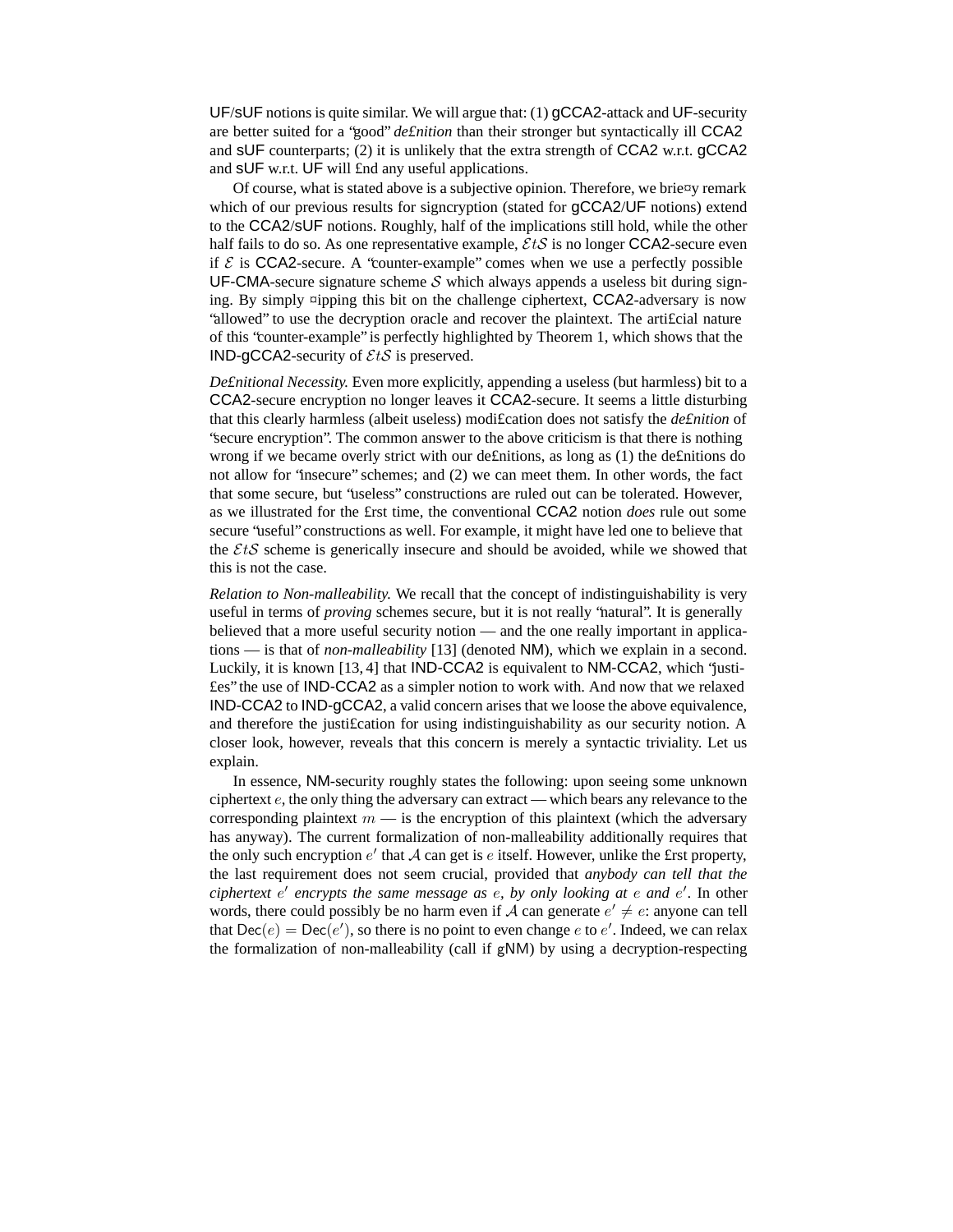relation  $R$ , just like we did for the CCA2 attack: namely,  $A$  is not considered successful if it outputs  $e'$  s.t.  $\mathcal{R}(e, e') = true$ . Once this is done, the equivalence between 'gNM-CCA2" and IND-gCCA2 holds again.

*Applicational Necessity.* The above argument also indicates that gCCA2-security is suf- £cient for all applications where chosen ciphertext security matters (e.g., those in [31, 9, 8]). Moreover, it is probably still a slight overkill in terms of a necessary and suf£ cient formalization of "secure encryption" from the applicational point of view. Indeed, we tried to relax the notion of CCA2-security to the minimum extent possible, just to avoid the syntactic problems of CCA2-security. In particular, we are not aware of any "natural" encryption scheme in the gap between gCCA2 and CCA2-security. The only thing we are saying is that the *notion* of gCCA2 security is more robust to syntactic issues, seems more applicable for studying generic properties of "secure encryption", while also being suf£cient for its applications.

*Strong Unforgeability.* Finally, we brie¤y remark on the concept of sUF-security for signatures. To the best of our knowledge, the extra guarantees of this concept have no realistic applications (while suffering similar syntactic problems as CCA2-security does). Indeed, once the message  $m$  is signed, there is no use to produce a different signature of the same message: the adversary already has a valid signature of  $m$ . The only "application" we are aware of is building CCA2-secure encryption from a CPA-secure encryption, via the  $E$ t $S$  method. As we demonstrated in Theorem 2,  $S \cup F$ -security is no longer necessarily once we accept the concept of gCCA2-security.

# **References**

- 1. J. An and M. Bellare, "Does encryption with redundancy provide authenticity?," In *Eurocrypt '01*, pp. 512–528, LNCS Vol. 2045.
- 2. J. An and Y. Dodis, "Secure integration of symmetric- and public-key authenticated encryption." Manuscript, 2002.
- 3. J. Baek, R. Steinfeld, and Y. Zheng, "Formal proofs for the security of signcryption," In *PKC '02*, 2002.
- 4. M. Bellare, A. Desai, D. Pointcheval and P. Rogaway, "Relations among notions of security for public-key encryption schemes," In *Crypto '98*, LNCS Vol. 1462.
- 5. M. Bellare and C. Namprempre, "Authenticated Encryption: Relations among Notions and Analysis of the Generic Composition Paradigm," In *Asiacrypt '00*, LNCS Vol. 1976.
- 6. M. Bellare, P. Rogaway, "Encode-Then-Encipher Encryption: How to Exploit Nonces or Redundancy in Plaintexts for Ef£cient Cryptography," In *Asiacrypt '00*, LNCS Vol 1976.
- 7. G. Brassard, D. Chaum, and C. Crepeau, ´ "Minimum disclosure proofs of knowledge," *JCSS*, 37(2):156–189, 1988.
- 8. R. Canetti, "Universally Composable Security: A New Paradigm for Cryptographic Protocols," In *Proc.* 42*st FOCS*, pp. 136–145. IEEE, 2001.
- 9. R. Canetti and H. Krawczyk, "Analysis of Key-Exchange Protocols and Their Use for Building Secure Channels," In *Eurocrypt '01*, pp. 453–474, LNCS Vol. 2045.
- 10. D. Chaum and H. Van Antwerpen, "Undeniable signatures," In *Crypto '89*, pp. 212–217, LNCS Vol. 435.
- 11. I. Damgård, T. Pedersen, and B. P£tzmann, "On the existence of statistically hiding bit commitment schemes and fail-stop signatures," In *Crypto '93*, LNCS Vol. 773.